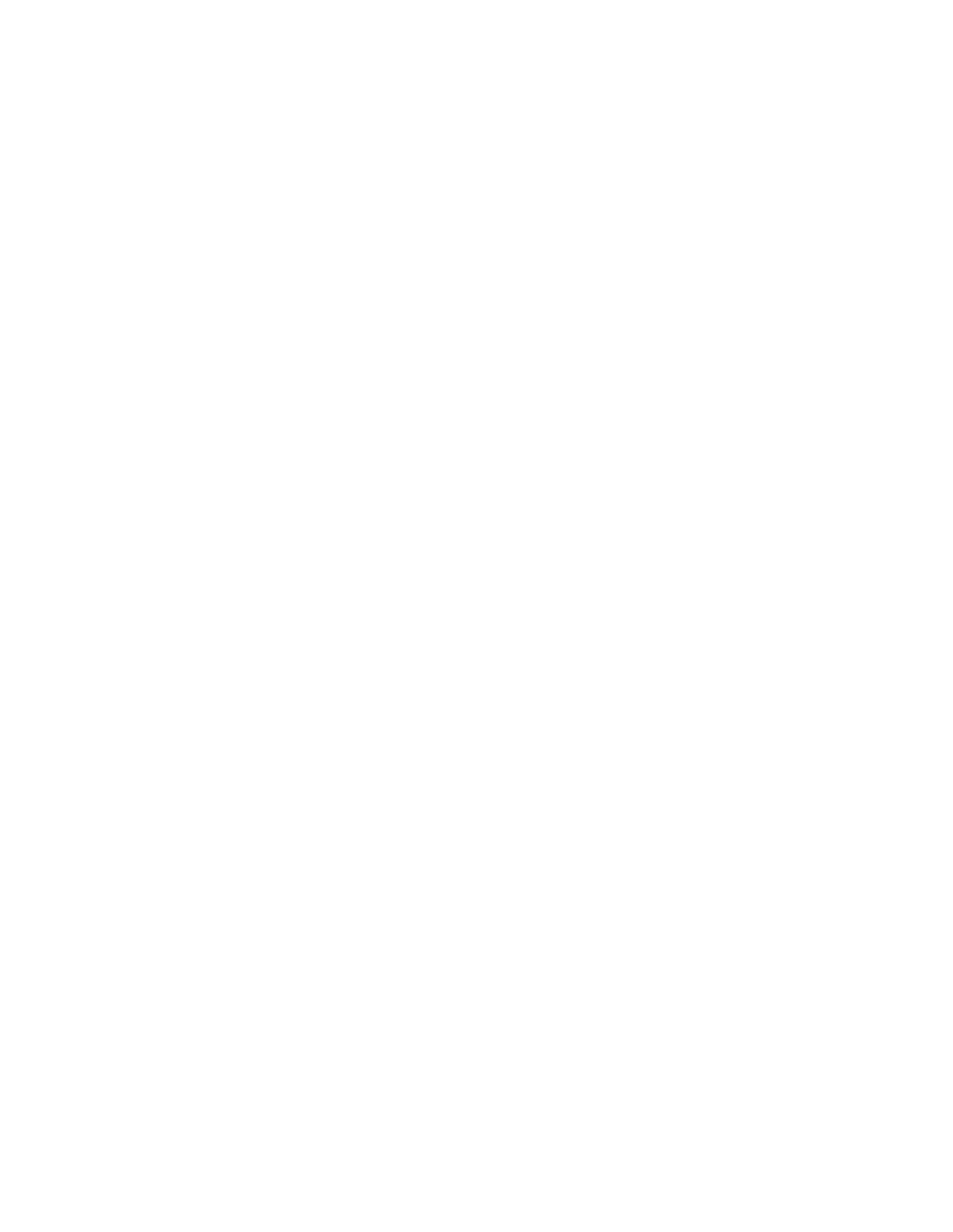#### **BURKE, Justice.**

[¶1] Leah D. Benjamin was convicted of second degree murder for the shooting death of her estranged husband. She appeals that conviction. We will affirm.

#### *ISSUES*

[¶2] Ms. Benjamin presents four issues:

1. Did the trial court err in not dismissing juror Blaney?

2. Did the trial court err in refusing Appellant's proposed jury instructions G and H?

3. Did the trial court err in denying Appellant's post-trial motion for judgment of acquittal?

4. Did reversible prosecutorial misconduct occur?

### *FACTS*

[¶3] On Sunday, May 3, 2009, Ms. Benjamin shot and killed the victim, Donald Benjamin, at her home in Buffalo, Wyoming. The relevant events of that day began at 9:41 a.m., when Ms. Benjamin sent a text message to her husband, from whom she was separated and was soon to be divorced, asking whether he was coming to pick up their daughter, K.B., to take her fishing. Ms. Benjamin knew that K.B. was at a friend's house, but proceeded to leave numerous voicemails and text messages for Mr. Benjamin stating that K.B. was "sitting here waiting for you," but telling him not to call K.B. because she did not have her phone. When Mr. Benjamin called to say he was on his way, Ms. Benjamin told him that K.B. no longer wanted to go fishing. Mr. Benjamin arrived a few minutes after this conversation, and died approximately an hour later.

[¶4] In their briefs, Ms. Benjamin and the State present starkly contrasting versions of the Benjamin relationship. Ms. Benjamin portrays herself as the victim of domestic abuse, while the State portrays her as more the aggressor than the victim. The long record of this eight-day trial includes evidence to support both versions. Most of the details are not relevant to this appeal, however, and will be presented here in summary fashion.

[¶5] Ms. Benjamin married Mr. Benjamin in 1999. She had four children from previous relationships, and he had three. They also had a daughter together. The family lived in Hulett, Wyoming, until 2005, when the couple separated and Mr. Benjamin moved to Buffalo, Wyoming. Ms. Benjamin moved to Buffalo in 2006, apparently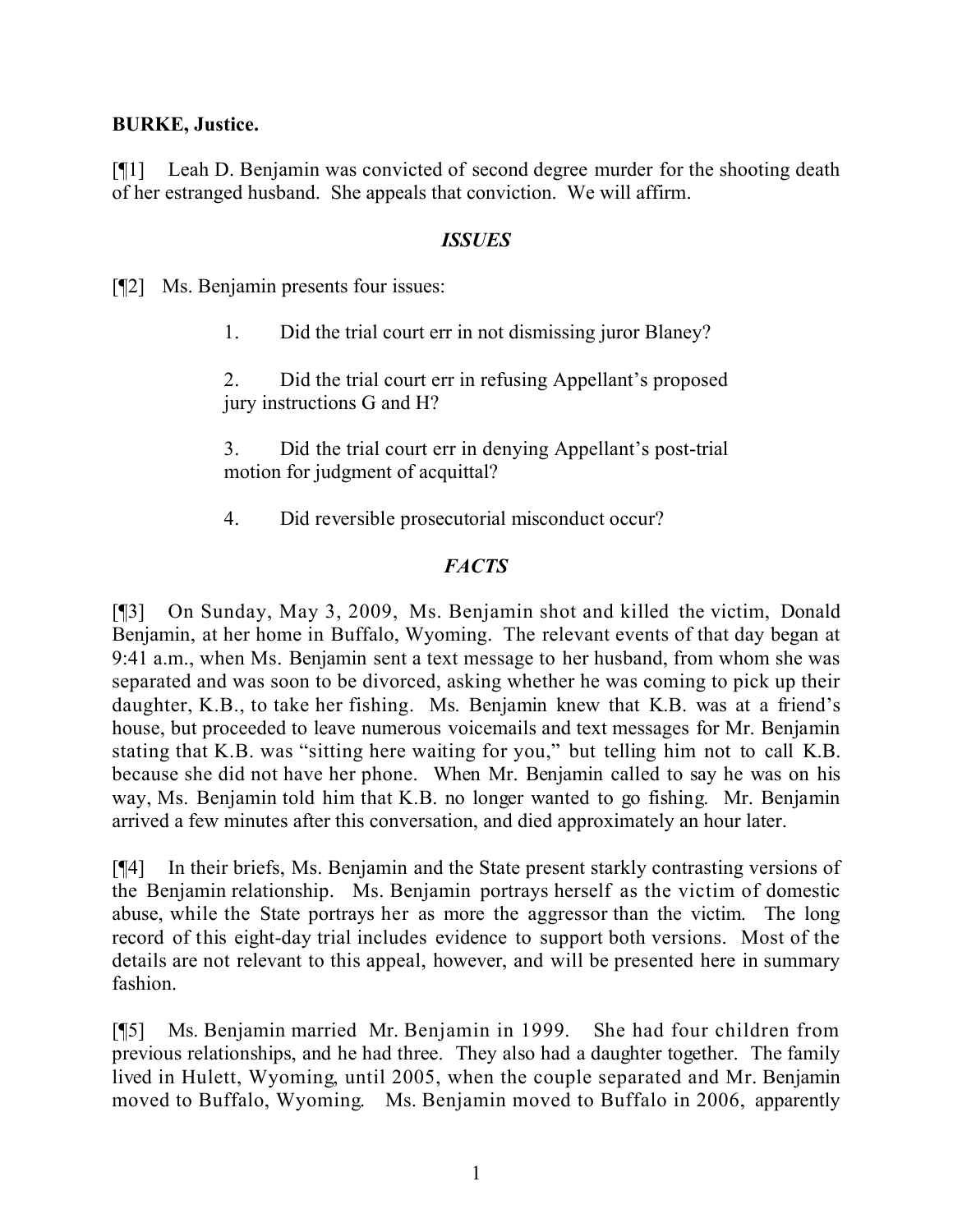hoping to reconcile with Mr. Benjamin, although the two continued to live separately. In February of 2009, Mr. Benjamin filed for divorce. Although Ms. Benjamin had signed the divorce settlement agreement, the divorce had not been finalized by the time of Mr. Benjamin's death. Several witnesses agreed that Ms. Benjamin was extremely upset about the pending divorce.

[¶6] On Saturday, May 2, 2009, the Benjamin's daughter arranged to spend the weekend with a friend in Buffalo. Although Ms. Benjamin knew their daughter would not be home, she began contacting Mr. Benjamin, telling him their daughter would be waiting at home on Sunday for him to take her fishing. During Saturday afternoon and Sunday morning, Ms. Benjamin made twenty-one telephone calls to Mr. Benjamin, sent ten text messages, and left five voicemail messages. At 10:17 a.m. on Sunday, Ms. Benjamin left the following message:

> Don, [K.B. is] sitting here waiting for you. If you don't want to take her fishing at least let us know and I'll go take her to do something OK[?] I told her you were going to take her cause you guys needed time together too OK? I tried to tell you that last night to have you call me but you didn't . . . I don't know whatever.

[¶7] At about 10:30 on Sunday morning, Mr. Benjamin telephoned Ms. Benjamin to confirm that he was on his way to her house to pick up their daughter. Ms. Benjamin responded that their daughter no longer wanted to go fishing, expecting that Mr. Benjamin would "turn around and leave." However, Mr. Benjamin arrived at Ms. Benjamin's house a few minutes later. According to Ms. Benjamin, the two sat in the living room and talked. The conversation started calmly, but Mr. Benjamin became increasingly angry, and after about an hour, Ms. Benjamin went into the bathroom to get away from him.

[¶8] Ms. Benjamin's testimony was that as she left the bathroom, Mr. Benjamin was standing in the bedroom, near the bathroom door. He appeared angry, and approached her. After that, she explained, "[e]verything happened so fast" that she could not recall the exact sequence of events. She recalled that Mr. Benjamin shoved her into the shower door. She hit the shower door with her elbow and, she said, broke the glass door.

[¶9] Ms. Benjamin testified that she ran from the bathroom into her bedroom and grabbed her pistol from under her bed. Holding the pistol, she told Mr. Benjamin to leave, and he cursed at her. Then he "lunged" at her and grabbed at the pistol. She shot. Although she could remember shooting only once, she acknowledged that Mr. Benjamin was shot three times. The next thing she recalled was lying on the floor near the bed with Mr. Benjamin on top of her. She threw the pistol behind the nightstand, pushed Mr. Benjamin off of her, and got up from the floor.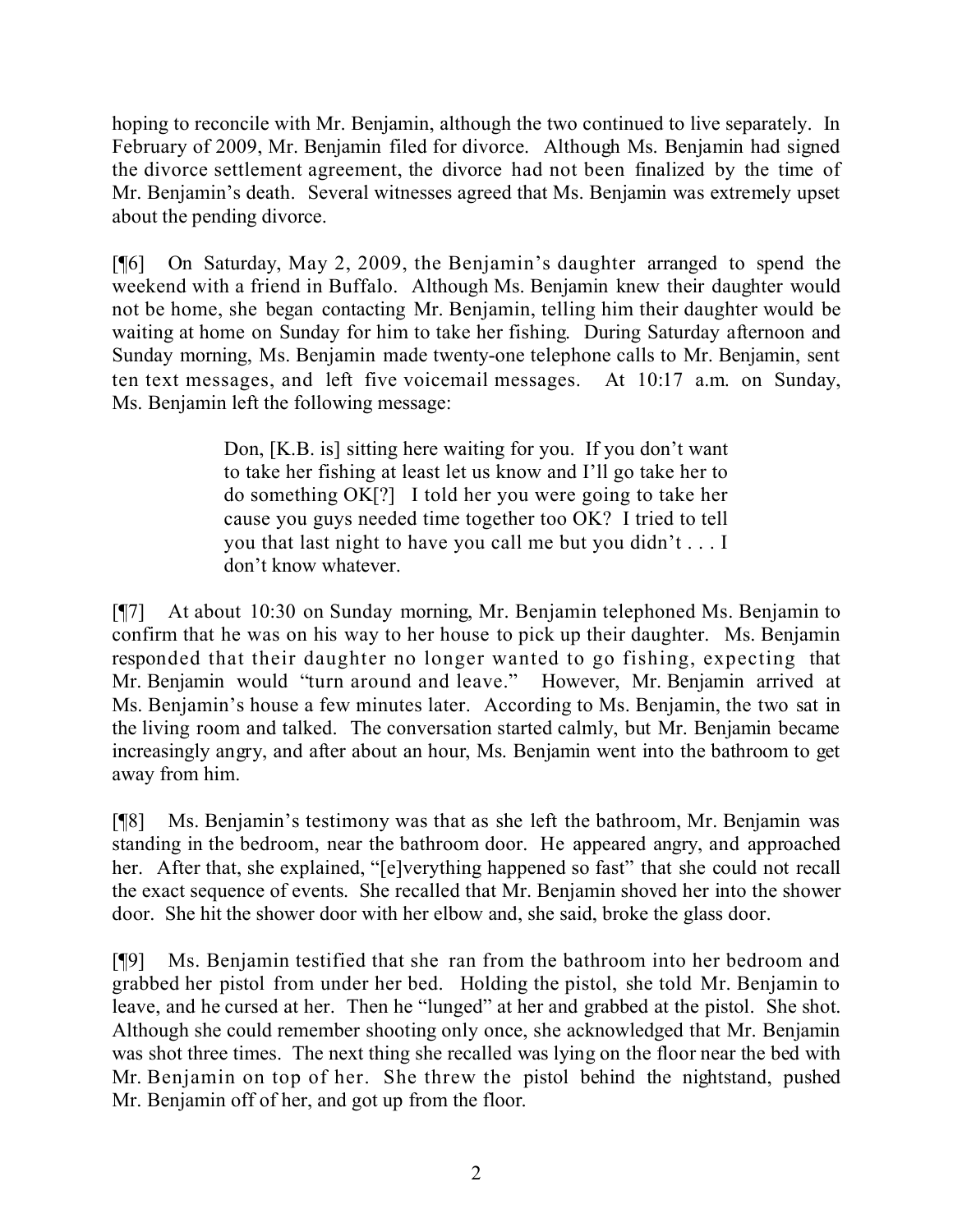[¶10] Unknown to Ms. Benjamin, her eighteen-year-old son was also in the house, and he came into the bedroom as Ms. Benjamin was getting up from the floor. Her son helped her up and into the kitchen, then checked on Mr. Benjamin and determined that he was dead. Ms. Benjamin gave her son several thousand dollars she had been saving, and told him to pick up his sister in Buffalo and take her to a relative's home in Gillette "to be safe." After he left, Ms. Benjamin talked on the telephone with some of her children and other people. She sent text messages to her children.<sup>1</sup> She cleaned up glass from the broken shower door. A text message from Ms. Benjamin to her son indicates that, at 5:00 p.m. that evening, she went to a movie in town. Eventually, at the urging of her sons, she drove herself into town and went to the police station.

[¶11] She turned herself in at about 4:30 in the morning on Monday, May 4, approximately sixteen hours after shooting Mr. Benjamin. The police officer recorded the interview. In the recording, Ms. Benjamin sounded very emotional and, occasionally, nearly incoherent. She eventually told the police officer that Mr. Benjamin was dead at her home, and that she had shot him around noon the previous day. Because Ms. Benjamin lived outside the town limits, the policeman dispatched officers from the Johnson County Sheriff's department to her home. They found Mr. Benjamin on the floor of Ms. Benjamin's bedroom between the bed and the wall, and confirmed that he was dead.

[¶12] The officers found a relatively small amount of blood at the scene given the gravity of Mr. Benjamin's wounds. There was a small amount of blood on a floor heating vent, on some boxes against the wall, and on a mirror. Upon further inspection, the officers found that the boxes had been deliberately moved and stacked to cover up a small amount of blood on the wall. The officers also found a bloody towel on the bed and later found fifteen damp, freshly washed towels in the washing machine. They also found fourteen dry towels in the dryer.

[¶13] Ms. Benjamin was charged with first degree murder. Based on the evidence summarized above, the State argued at trial that Ms. Benjamin had purposely lured Mr. Benjamin to her home under the false pretense that their daughter was waiting for him. It argued that this was a premeditated, purposeful, and malicious effort to harm Mr. Benjamin.

<sup>&</sup>lt;sup>1</sup> At 12:56 p.m. on Sunday, Ms. Benjamin sent the following text message to her four sons from previous relationships:

<sup>~</sup> Death Leaves a Heartache no one can heal, Love Leaves a Memory no one can STEAL  $\sim$ n( $\sim$ \* $\sim$ 1 $\sim$ 4 $\sim$ 3 $\sim$ \* $\sim$ }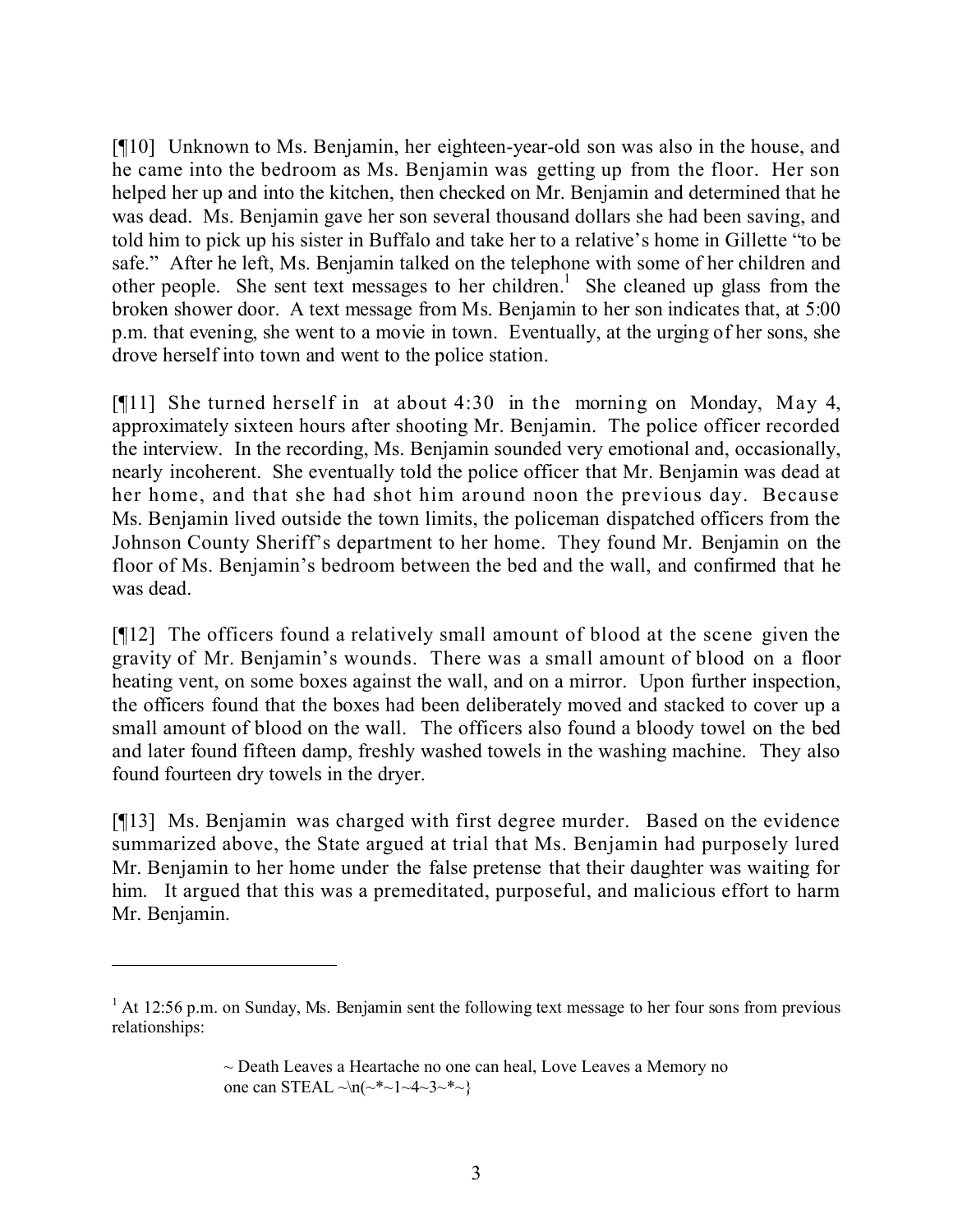[¶14] The State also presented evidence that contradicted Ms. Benjamin's version of the shooting. There was, for example, forensic evidence that there was no gun powder residue on Mr. Benjamin's hands or clothing, indicating that he had been shot at a distance of several feet, not while grabbing the pistol and trying to turn it on her as she had testified. There was also forensic evidence that the shower door was shattered by a bullet, contrary to Ms. Benjamin's testimony that it was broken by her elbow.

[¶15] Anticipating Ms. Benjamin's claim that she was a victim of domestic abuse, the State offered testimony indicating that Ms. Benjamin was actually the aggressor in the relationship. Witnesses had observed her initiating confrontations with Mr. Benjamin, and slapping or punching him. One witness testified that Ms. Benjamin "was never afraid to confront him on anything. She was never afraid to be around him." Other witnesses testified that Ms. Benjamin had, on at least two occasions, initiated physical confrontations with a woman Mr. Benjamin had been dating.

[¶16] Several witnesses also testified that Ms. Benjamin telephoned Mr. Benjamin with unusual frequency. One acquaintance testified that Ms. Benjamin "called him and called him and called him all of the time," and a former roommate of Mr. Benjamin estimated that she sometimes called up to thirty times per day. Evidence also showed that Ms. Benjamin had been recording many of her telephone conversations with Mr. Benjamin, although her recording device recorded only his side of the conversation, not hers. Based on these arguments and this evidence, the State asked the jury to convict Ms. Benjamin of first degree murder.

[¶17] Ms. Benjamin never denied that she had shot Mr. Benjamin, but asserted that she had done so in self-defense. She admitted that she misled Mr. Benjamin about their daughter waiting at home to go fishing with him. She explained that she never expected him to show up, however, and was calling only to "make him feel guilty." According to her testimony, she got the pistol to convince Mr. Benjamin to leave, and shot only after he grabbed the pistol and tried to turn it on her.

[¶18] In further support of her self-defense claim, a psychologist testified that Ms. Benjamin was diagnosed as suffering from post-traumatic stress disorder, particularly from a subset of that disorder known as Battered Woman's Syndrome.<sup>2</sup>

 $2$  Wyo. Stat. Ann. § 6-1-203 (LexisNexis 2011) provides as follows:

<sup>(</sup>a) The "battered woman syndrome" is defined as a subset under the diagnosis of Post-Traumatic Stress Disorder established in the Diagnostic and Statistical Manual of Mental Disorders III – Revised of the American Psychiatric Association.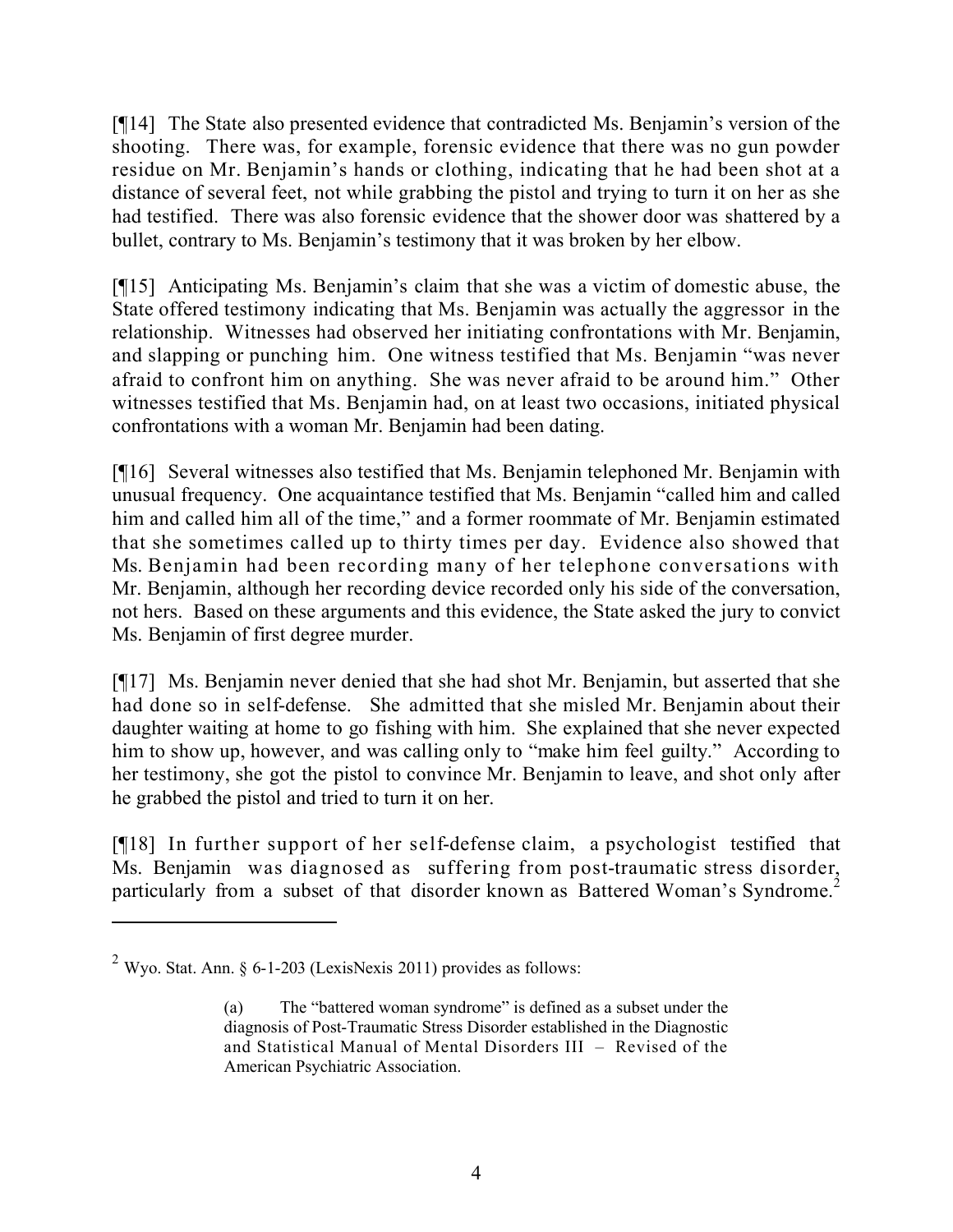Ms. Benjamin testified that Mr. Benjamin had hit her on several occasions and frequently verbally abused her. Witnesses for both the defense and the prosecution bolstered her testimony with observations of many arguments, fights, and confrontations between the Benjamins. Several witnesses had seen Ms. Benjamin at various times with black eyes and bruises. There was also testimony that Mr. Benjamin drank heavily and frequently, and that he could become loud, mean, and violent when he was drinking.

[¶19] The jury acquitted Ms. Benjamin on the charge of first degree murder, but also rejected her claim of self-defense, finding her guilty of the lesser included offense of second degree murder. The district court sentenced her to twenty to thirty years in prison. Ms. Benjamin challenges her conviction in this appeal.

## *DISCUSSION*

### *Did the trial court err in not dismissing juror Blaney?*

[¶20] During voir dire, a potential juror introduced herself as Karen Blaney. A Dr. Blaney was listed by the State as a possible witness to rebut the defense's expert witnesses. The district court pointed this out, and asked Ms. Blaney if they were related. Ms. Blaney said she was married to Dr. Blaney. She explained that he was a psychologist who had consulted with the prosecution, but said that he had never discussed the case with her. Asked by the prosecutor if she could still "be fair to both sides" despite her husband's involvement in the case, Ms. Blaney answered, "I don't often agree with Dr. Blaney, but no. I am a very independent person." Her answer may seem ambiguous when read from the transcript, but it is apparent in the context of the record that everyone understood Ms. Blaney to mean that she could be fair to both sides. No one asked her any more questions. Neither the defense nor the State moved to excuse Ms. Blaney from the jury for cause. Neither side exercised a peremptory challenge against Ms. Blaney, and she was seated on the jury.

[¶21] At the end of the day, and outside of the presence of the jury, the district court again raised the issue of Ms. Blaney's relationship to a listed witness.<sup>3</sup> Apparently the

l

<sup>3</sup> Although this discussion was not transcribed and is not preserved in the record, we can discern what occurred because the district court later described the discussion on the record.

<sup>(</sup>b) If a person is charged with a crime involving the use of force against another, and the person raises the affirmative defense of selfdefense, the person may introduce expert testimony that the person suffered from the syndrome, to establish the necessary requisite belief of an imminent danger of death or great bodily harm as an element of the affirmative defense, to justify the person's use of force.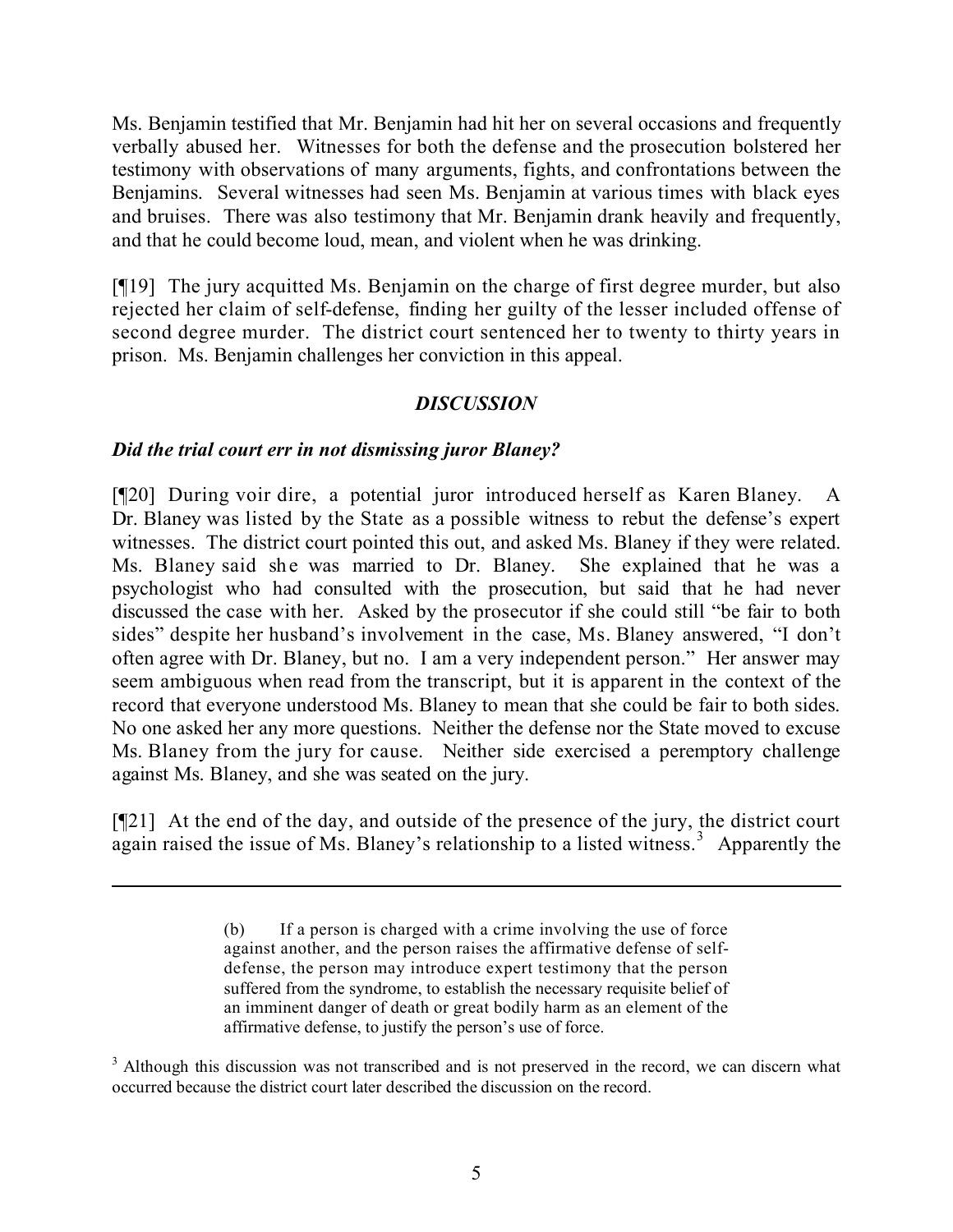judge expressed some surprise that Ms. Benjamin had not moved to excuse Ms. Blaney from the jury. Defense counsel confirmed the decision not to challenge Ms. Blaney for cause, explaining to the district court that "we [the defense] kind of like her" as a juror.

[¶22] Dr. Blaney did not testify during the trial, but he was present when the prosecution cross-examined Dr. Finney, a psychologist who diagnosed Ms. Benjamin as suffering post traumatic stress disorder. Later, when the jury was not present, defense counsel told the district court of his concerns about Dr. Blaney's actions:

> [D]uring the cross examination of Dr. Finney, [Dr.] Blaney was seated behind the prosecutor and appeared to be just participating with the prosecutor as sort of like a team member, and he rushed up to the prosecutor's table sort of like, here, I show you this, and it would have given the jury the impression that he had a passionate view opposite of what was being said, and certainly would have given his wife that impression. We have alternates and I want to use an alternate and not [Ms. Blaney], because of that. God knows what effect that would have on her. It showed that he was not a sworn witness testifying about something. It showed that he was participating with the prosecutor to try to discredit Dr. Finney. And I think – And we are very concerned that might cause an effect on Ms. Blaney.

Defense counsel asked to have Ms. Blaney removed from the jury, but the district court denied the request.

[¶23] On appeal, Ms. Benjamin challenges this decision. She claims that Ms. Blaney's presence on the jury impinged upon her constitutional right to a fair and impartial trial.

> The Sixth Amendment to the Constitution of the United States and Art. 1 § 10 of the Wyoming Constitution guarantee the accused in a criminal proceeding a trial by an impartial jury. *Irvin v. Dowd*, 366 U.S. 717, 722, 81 S.Ct. 1639, 1642, 6 L.Ed.2d 751, 755 (1961); *Collins v. State*, 589 P.2d 1283, 1289 (Wyo. 1979). The constitutional right to due process also guarantees a criminal defendant's right to an impartial jury. *See Ristaino v. Ross*, 424 U.S. 589, 595, n.6, 96 S.Ct. 1017, 1020, n.6, 47 L.Ed.2d 258, 263 (1976). An impartial jury consists of those jurors who will conscientiously apply the law and find the facts. *Wainwright v. Witt*, 469 U.S. 412, 423, 105 S.Ct. 844, 852, 83 L.Ed.2d 841, 851 (1985). Impartiality is not measured easily by tests as it is not a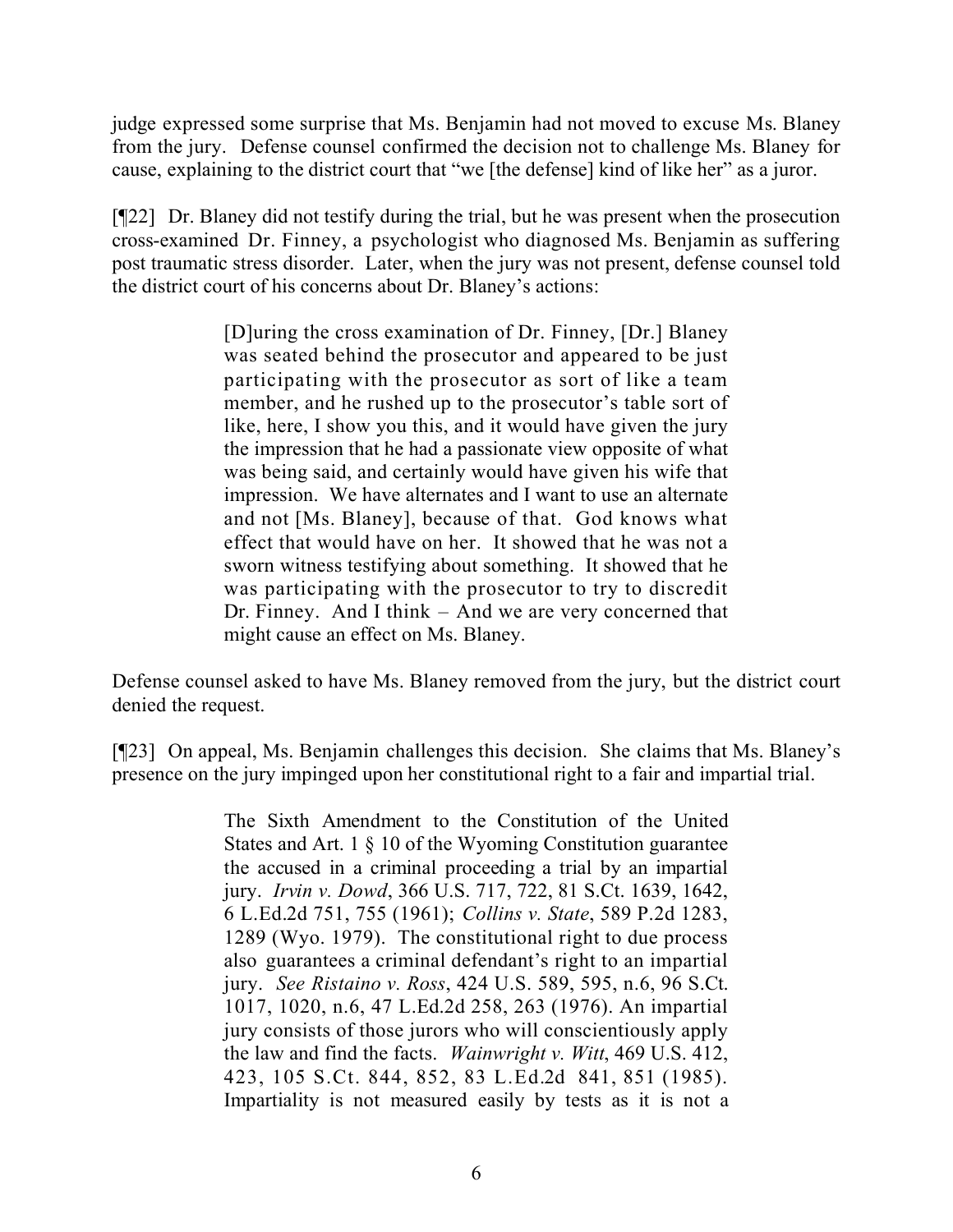technical conception but rather a state of mind. *United States v. Wood*, 299 U.S. 123, 145, 57 S.Ct. 177, 185, 81 L.Ed. 78, 88 (1936).

*Miller v. State*, 904 P.2d 344, 352 (Wyo. 1995).

[¶24] Ms. Benjamin does not contend that Ms. Blaney was actually biased. Rather, she asserts that "[t]his is a claim of implied bias on the part of [Ms.] Blaney." We have previously explained the difference between actual bias and implied bias:

> [A] party can obtain a new trial by showing that the juror had an actual or implied bias. A finding of actual bias is based upon express proof, e.g., . . . admission by the prospective juror of a state of mind prejudicial to a party's interest. Actual bias is a factual finding reviewed for clear error. A determination on a claim of implied bias, on the other hand, is a question of law reviewed *de novo*. Implied bias can be proved by showing that the juror had a personal connection to the parties or circumstances of the trial or when there are similarities between the personal experiences of the juror and the issues being litigated.

*Smith v. State*, 2008 WY 98, ¶ 29, 190 P.3d 522, 531-32 (Wyo. 2008) (internal citations and some punctuation omitted).

[¶25] Ms. Benjamin claims that Ms. Blaney should have been removed from the jury on the basis of implied bias because of her relationship to Dr. Blaney, a listed witness for the prosecution. Relying on *Smith*, as quoted above, she asserts that this is an issue of law to be reviewed *de novo*. The State counters that Ms. Benjamin did not move to excuse Ms. Blaney for cause during voir dire, and because "there was no contemporaneous objection below," Ms. Benjamin's claim must be reviewed for plain error.

[¶26] We agree with the State that, in cases in which the parties raised no objection at trial, we generally review for plain error. *See Jones v. State*, 2011 WY 114, ¶ 10, 256 P.3d 527, 532 (Wyo. 2011); *Tucker v. State*, 2010 WY 162, ¶ 28, 245 P.3d 301, 309 (Wyo. 2010). If we were asked to decide whether the district court should have removed Ms. Blaney from the jury during voir dire despite defense counsel's lack of objection, then we might apply the plain error standard of review. However, it is clear from Ms. Benjamin's brief that she is not challenging the district court's decision during voir dire to leave Ms. Blaney on the jury. Instead, she is challenging the district court's denial, near the end of the trial, of her request to remove Ms. Blaney from the jury. Given this explicit objection by defense counsel, review for plain error is not appropriate.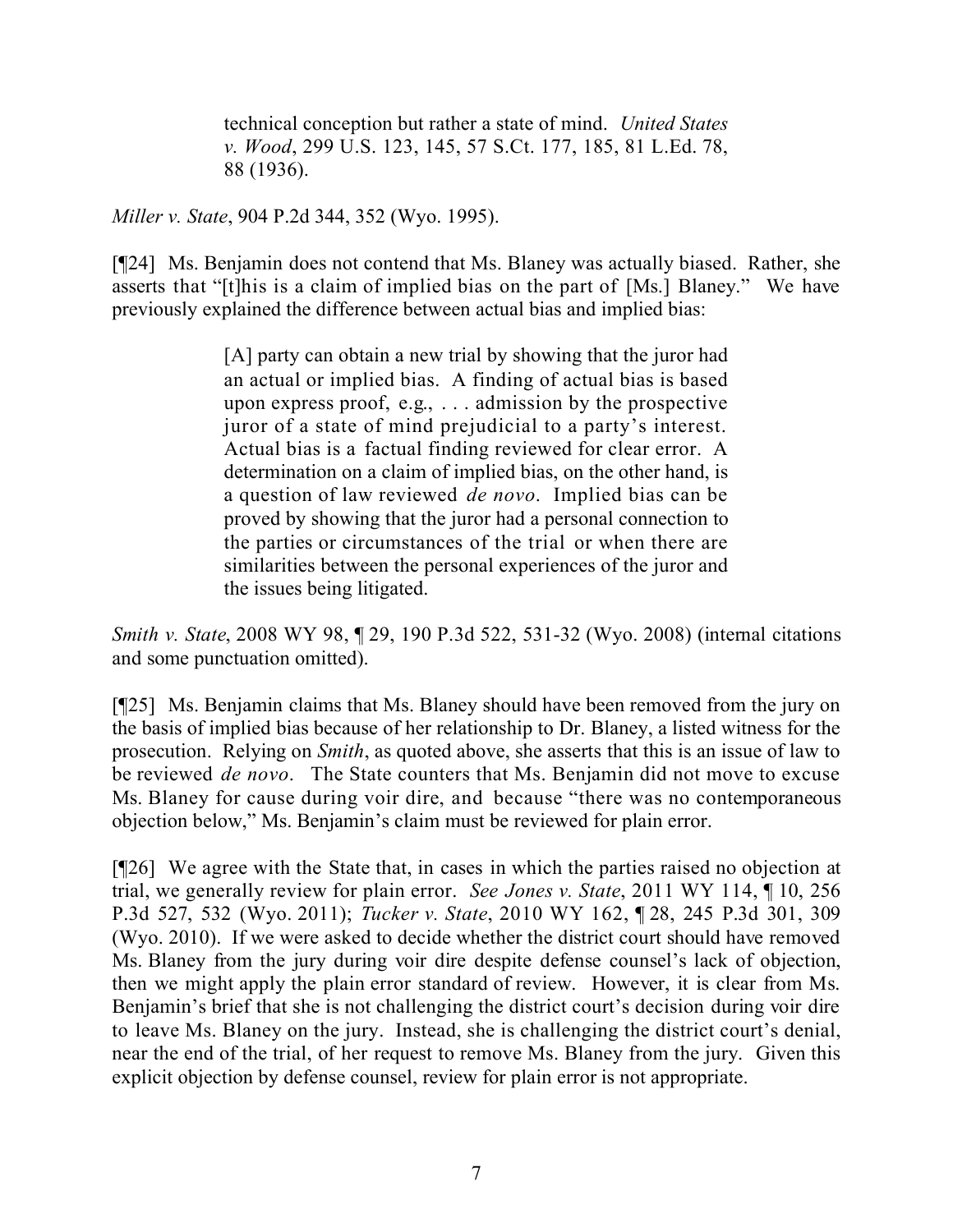[¶27] On the other hand, Ms. Benjamin's assertion that we must review the issue *de novo* is based on an oversimplification of our decision in *Smith*. When we are faced with a straightforward question of whether, as a matter of law, the district court should have removed a juror or jurors because of implied bias, then *de novo* review may be appropriate. For example, in *State v. Dobbs*, 70 Wyo. 26, 244 P.2d 280 (Wyo. 1952), we "assumed prejudice when noncompliance with the selection procedures caused a significant number of nonqualified jurors to be empaneled." *Miller*, 904 P.2d at 353. Although the standard of review was not explicitly set forth in *Dobbs*, it is apparent that the Court undertook a *de novo* review: "The question . . . before us is as to the effect of the 36% error and mistake in the jury list and in the panel." *Dobbs*, 244 P.2d at 282.

[¶28] In other cases and other contexts, questions involving implied bias have been reviewed for an abuse of discretion. In *Miller*, 904 P.2d at 351, for example, "a potential juror expressed his belief in front of the rest of the panel that [the defendant] had previously stolen the juror's horse." The district court denied Mr. Miller's motion for a mistrial. We reviewed that decision "under an abuse of discretion standard" and we concluded that "a mistrial should have been granted and the failure to grant one was an abuse of discretion." *Id*. at 351, 354. To similar effect is *Lee v. State*, 743 P.2d 296, 299 (Wyo. 1987). A juror in that case had previously served on the jury in a related case. We concluded that the district court "abused its discretion in refusing to grant the challenge for cause." In *Majors v. State*, 2011 WY 63, ¶ 15, 252 P.3d 435, 440 (Wyo. 2011), we concluded that it was error to appoint one of the investigating officers as bailiff for the jury, but continued that, "in resolving whether the district court abused its discretion by denying the motion for a mistrial, . . . we must consider the potential for prejudice." We found no prejudice. "Consequently, the district court did not abuse its discretion by denying Ms. Majors' motion for a mistrial." *Id*., ¶ 21, 252 P.3d at 441.

[¶29] The lesson we take from these cases is that not every question involving implied bias is subject to *de novo* review on appeal. The proper standard of review must be adapted to fit the context in which the question is presented. Accordingly, we must consider the context in which Ms. Benjamin's issue comes before us.

[¶30] During voir dire, Ms. Benjamin did not move to strike Ms. Blaney from the jury for cause. As the district court later explained,

> Well, I have always been concerned about [Ms. Blaney]. I was surprised that nobody made a motion for cause. I probably would have granted it, but nobody did. I am not the lawyer in the case.

We have previously established that "failure to challenge a juror, and then later acceptance of the panel at trial, waives any objection to the service of a particular juror." *Kerns v. State*, 920 P.2d 632, 635 (Wyo. 1996). Ms. Benjamin clearly waived any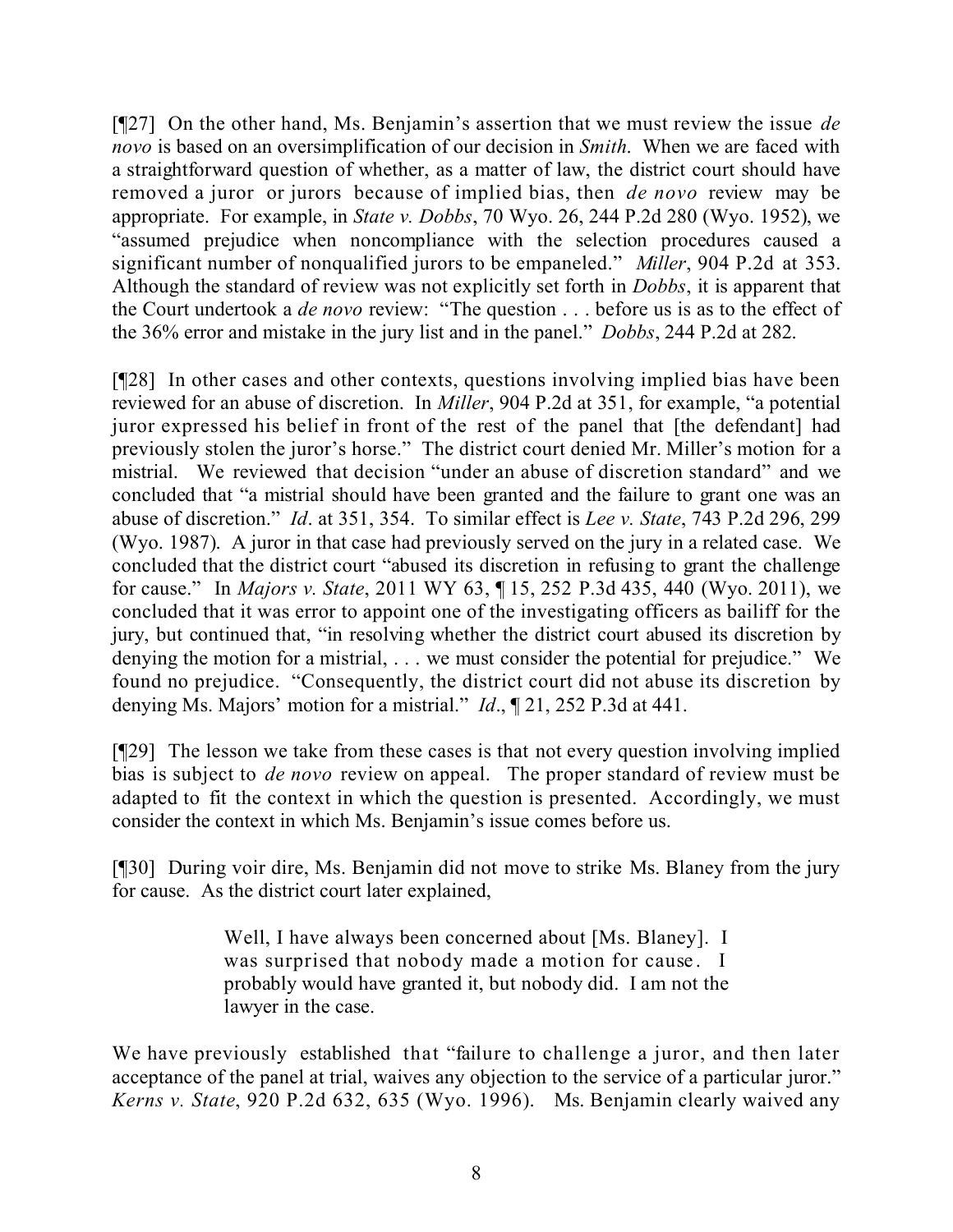objection to Ms. Blaney's service on the jury. Moreover, given counsel's indication to the district court that the defense "kind of like" Ms. Blaney as a juror, it appears that this waiver was a deliberate decision based on trial strategy considerations.

[¶31] Near the end of the trial, defense counsel objected to Ms. Blaney's remaining on the jury. At that point, the district court reminded defense counsel that Ms. Blaney's relationship to Dr. Blaney had been revealed during voir dire, and suggested "that is the time to raise this issue." The district court inquired whether defense counsel had "thought about it and changed your position." Defense counsel responded: "Well, we thought about it and observed what happened and we think that changes our position about her."

[¶32] To the extent that Ms. Benjamin's objection was based on "what happened," it does not raise a question of law that should be reviewed *de novo*. The district court observed "what happened," and was in a better position than we are to evaluate Dr. Blaney's actions. In such circumstances, we should "not presume to place ourselves in the shoes of the trial court in these cases by reading a cold record." *Gruwell v. State*, 2011 WY 67, ¶ 25, 254 P.3d 223, 231 (Wyo. 2011), quoting *Seward v. State*, 2003 WY 116, ¶ 32, 76 P.3d 805, 819 (Wyo. 2003). Because we traditionally afford district courts considerable discretion in the proper conduct of trials, it follows that the district court's denial of Ms. Benjamin's request to remove Ms. Blaney from the jury should be reviewed for an abuse of discretion. In determining whether there has been an abuse of discretion, the ultimate issue is whether the court could reasonably conclude as it did. *Breazeale v. State*, 2011 WY 10, ¶ 30, 245 P.3d 834, 843 (Wyo. 2011).

[¶33] When Ms. Benjamin sought to remove Ms. Blaney from the jury based on "what happened" with Dr. Blaney, the question before the district court was whether the circumstances had changed sufficiently to require reconsideration of Ms. Benjamin's previous waiver of any objection to Ms. Blaney's serving on the jury. As the district court observed, many circumstances had not changed at all. Prior to trial, the State had designated Dr. Blaney as a witness who might testify to rebut the defense's expert witness. Ms. Blaney had revealed during voir dire that she was married to Dr. Blaney and that she was aware that he was a consultant on the case.

[¶34] The only circumstance that had changed was that Dr. Blaney did not testify, but instead reacted visibly during the cross examination of Dr. Finney. Defense counsel posited that Dr. Blaney's participation "would have given the jury the impression that he had a passionate view opposite of what was being said." But as the district court explained, it "would have been more concerned had [Dr.] Blaney actually testified." If Dr. Blaney had testified instead, his disagreement with Dr. Finney would have been made explicit rather than implied by his actions. The district court determined that Dr. Blaney's actions during trial had less negative impact than if he had testified to his disagreement with the defense expert, and so concluded that the circumstances had not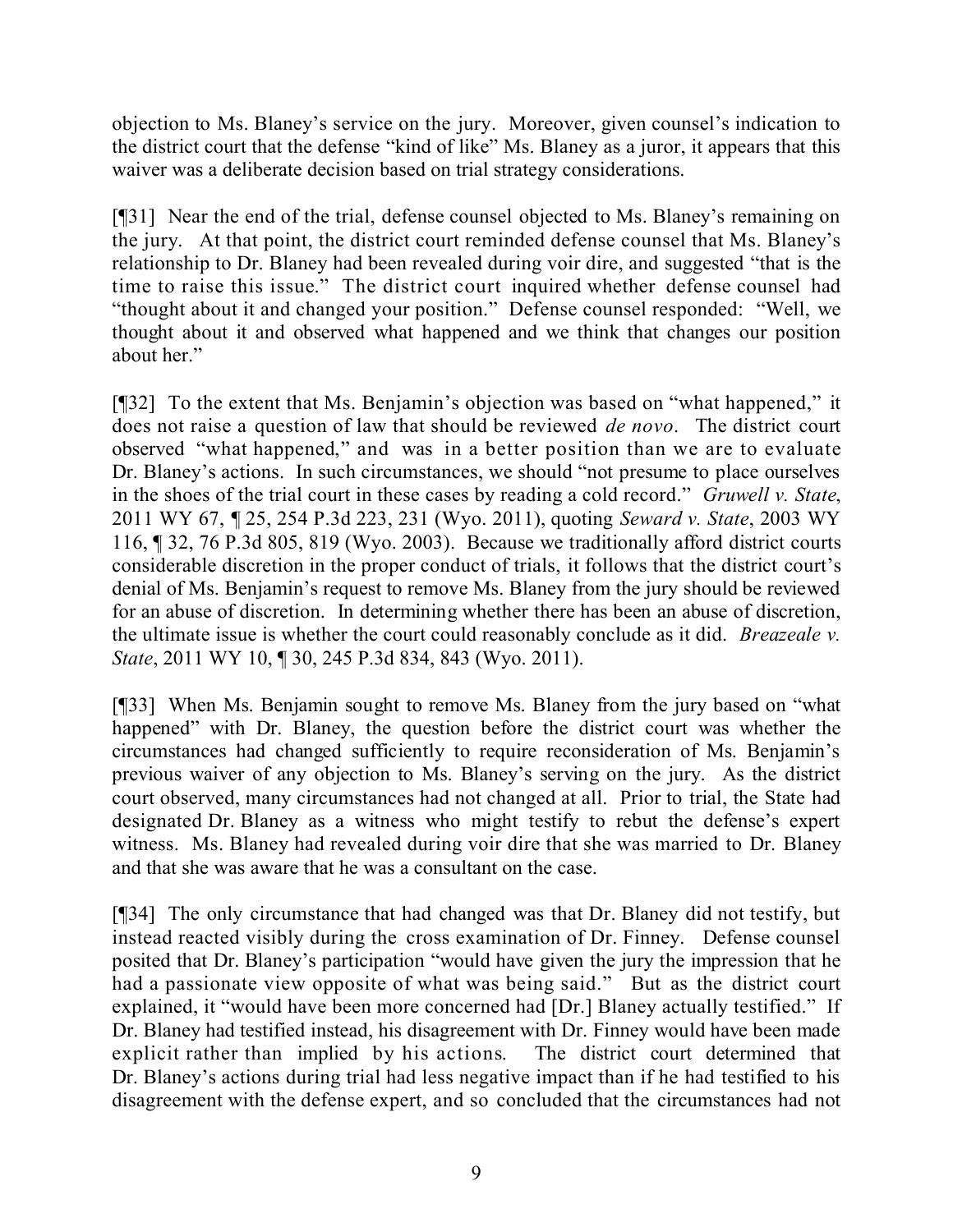changed sufficiently to compel the removal of Ms. Blaney from the jury.

[¶35] We are satisfied that the district court's conclusion was reasonable. Ms. Benjamin had waived her implied bias objection to Ms. Blaney during voir dire. We conclude that the district court did not abuse its discretion when it denied Ms. Benjamin's request, late in the course of the trial, to remove Ms. Blaney from the jury.

## *Did the trial court err in refusing Appellant's proposed jury instructions?*

[¶36] During the jury instruction conference, Ms. Benjamin proposed these two jury instructions:

### Instruction No. G

Where an accused is the sole witness of a transaction charged as a crime, as in the case at bar, her testimony cannot be arbitrarily rejected, and if her credibility has not been impeached, and her testimony is not improbable, and is not inconsistent with the facts and circumstances shown, but is reasonably consistent therewith, then her testimony should be accepted.

### Instruction No. H

[Ms. Benjamin] being the sole witness to the transaction charged as a crime, her testimony must be accepted as true, if it is not improbable, and is not inconsistent with the facts and circumstances shown, but is reasonably consistent therewith.

The district court refused to give the instructions. Ms. Benjamin claims that the district court's decision was in error.

[¶37] When reviewing questions involving jury instructions, we afford significant deference to the trial court's decisions. *Farmer v. State*, 2005 WY 162, ¶ 20, 124 P.3d 699, 706 (Wyo. 2005). "A trial court is given wide latitude in instructing the jury and, as long as the instructions correctly state the law and the instructions in their entirety sufficiently cover[] the relevant issue, reversible error will not be found." *Roden v. State*, 2007 WY 200, ¶ 21, 173 P.3d 369, 375 (Wyo. 2007), quoting *Duke v. State*, 2004 WY 120, ¶ 90, 99 P.3d 928, 954 (Wyo. 2004).

[¶38] Ms. Benjamin argues on appeal, as she did before the district court, that her proposed instructions were supported by our holding in *Eagan v. State*, 58 Wyo. 167, 198, 128 P.2d 215, 226 (1942):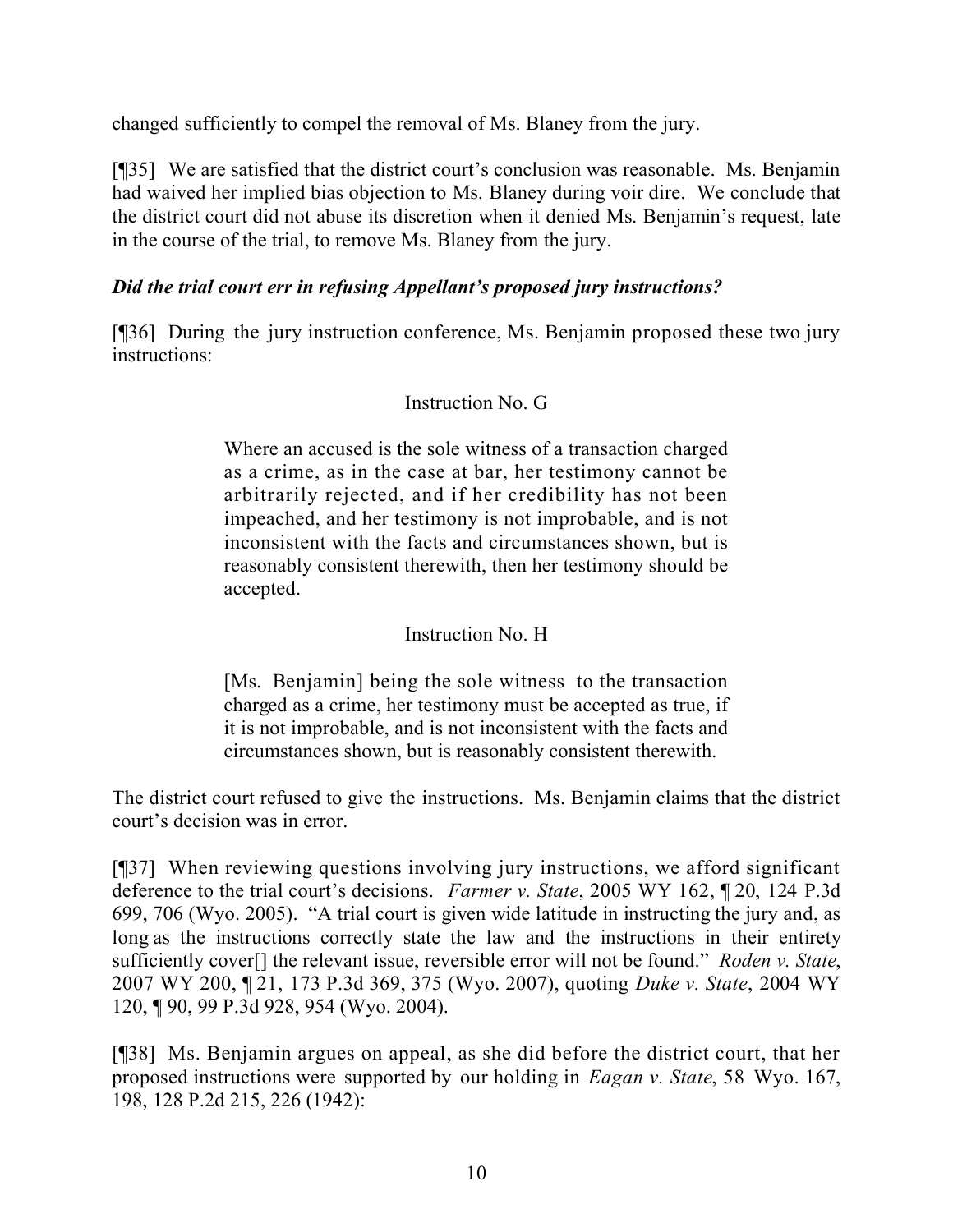Where an accused is the sole witness of a transaction charged as a crime, as in the case at bar, his testimony cannot be arbitrarily rejected, and if his credibility has not been impeached, and his testimony is not improbable, and is not inconsistent with the facts and circumstances shown, but is reasonably consistent therewith, then his testimony should be accepted.

This holding has been referred to as the "*Eagan* Rule." *See*, *e*.*g*., *Butcher v. State*, 2005 WY 146, 125, 123 P.3d 543, 551 (Wyo. 2005).

[¶39] The State concedes that Ms. Benjamin was the only witness to the shooting of Mr. Benjamin. It claims, however, that the "*Eagan* Rule" is inapplicable in this case because Ms. Benjamin's credibility had been impeached, and her testimony was not consistent with other facts and circumstances shown. Having reviewed the trial transcript, we agree with the State. Several examples can be found in the record, but one will be sufficient to illustrate that Ms. Benjamin was impeached, and that her testimony was inconsistent with other evidence.

[¶40] When Ms. Benjamin turned herself in at the police station, she told the officer that she and Mr. Benjamin had "fought over the gun." She said that she was "just trying to scare him," but he grabbed the pistol, and she "just shot." These statements were consistent with a note Ms. Benjamin had written and left at her home, in which she said that "I grabbed the gun to scare him out of here. He grabbed it. I shot and he tried to turn the gun on me and I just kept shooting." At trial, Ms. Benjamin first testified that she shot Mr. Benjamin when he "lunged" at her, but later asserted that Mr. Benjamin "tried to turn [the gun] around on me and I just shot."

[¶41] A pathologist, called as an expert witness by the State, testified that no gun powder residue was found anywhere on Mr. Benjamin's body or clothing. According to this witness, the lack of residue indicated that the shots had been fired from "several feet away." Two other witnesses, a forensic analyst from the state crime lab and an expert who specialized in firearms, also testified that the absence of gun powder on Mr. Benjamin meant that the shots had been fired from a distance of three or four feet or more. The pathologist concluded that the lack of gun powder residue on Mr. Benjamin's hands indicated that he was not grabbing the pistol when it went off. The other expert confirmed this point:

> I don't believe they were close enough to struggle over the gun. If he had his hands close to the gun, not only the muzzle puts out gun powder but the cylinder gap between the cylinder as it rotates in the back of the barrel, that puts out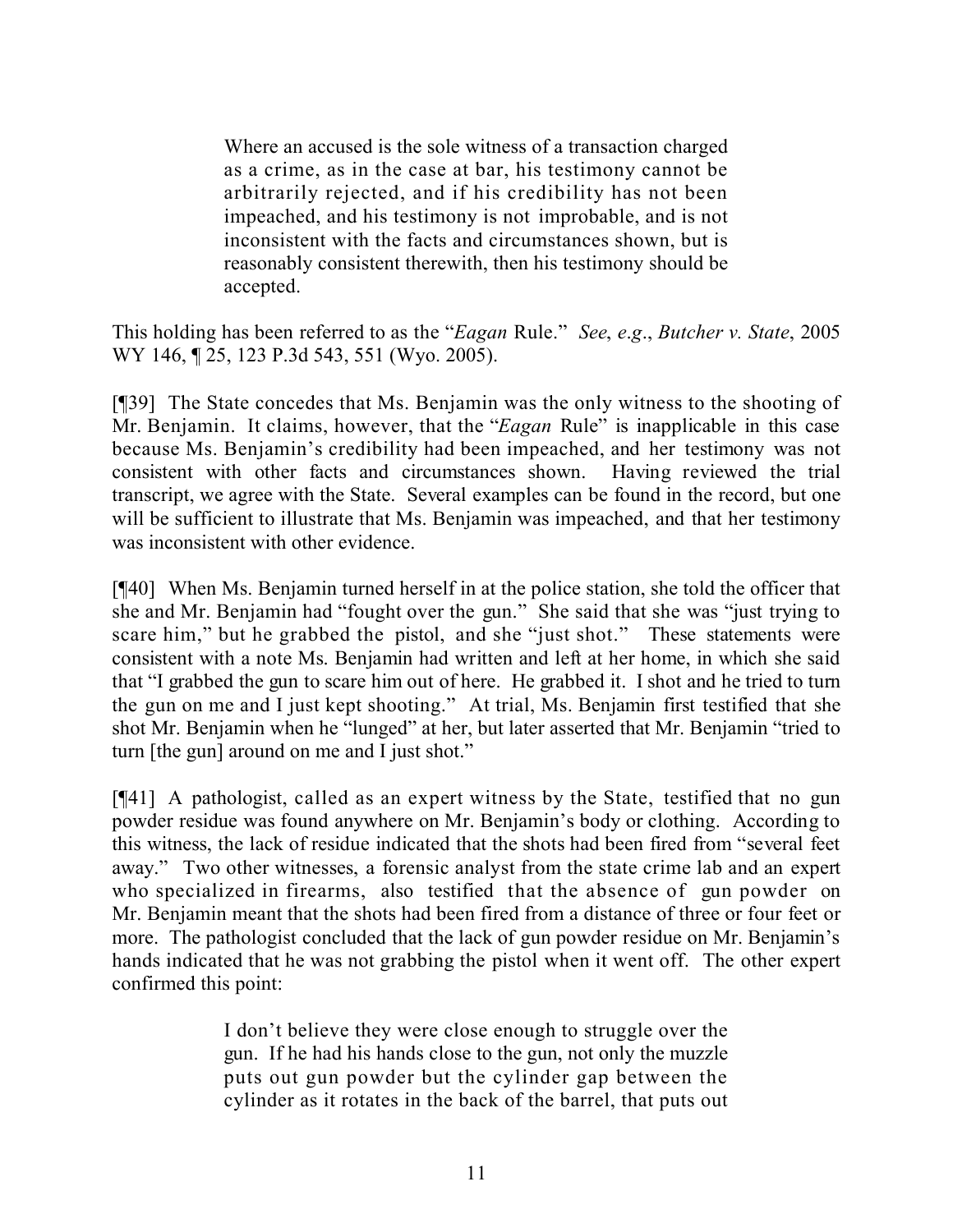some powder residue. And typically when you have somebody that is struggling over a gun when it goes off, you have some residue on the skin or the clothing next to that. And that was not there.

[¶42] Ms. Benjamin's statements and testimony that Mr. Benjamin had grabbed the pistol when it went off are not consistent with the physical evidence and expert testimony indicating the shots were fired from several feet away. The "*Eagan* Rule" applies only if the witness's "credibility has not been impeached" and "is not inconsistent with the facts and circumstances shown." *Eagan*, 128 P.2d at 226. It therefore did not apply in Ms. Benjamin's case, and the district court did not err in refusing the "*Eagan* Rule" instructions she proposed.

# *Did the trial court err in denying the post-trial motion for judgment of acquittal?*

[¶43] After trial, Ms. Benjamin filed a motion for judgment of acquittal pursuant to W.R.Cr.P. 29(c), asserting that the State had failed to prove beyond a reasonable doubt that she did not act in self-defense. The district court denied the motion, and Ms. Benjamin challenges that decision. She claims that the State failed to prove that she did not act in self-defense because it presented "no evidence of Ms. Benjamin's state of mind at the time of the shooting."

[¶44] Motions for judgment of acquittal should be granted "when it may be said as a matter of law that there is no evidence of guilt whatsoever in the record or where there is no substantial evidence from which reasonable [jurors] may say that the defendant is guilty beyond a reasonable doubt." *Chavez v. State*, 601 P.2d 166, 170 (Wyo. 1979).

> In reviewing the sufficiency of the evidence in the context of a denial of a motion for judgment of acquittal, we examine and accept as true the State's evidence and all reasonable inferences which can be drawn from it. We do not consider conflicting evidence presented by the defendant. We do not substitute our judgment for that of the jury; rather, we determine whether a jury could have reasonably concluded each of the elements of the crime was proven beyond a reasonable doubt. This standard applies whether the supporting evidence is direct or circumstantial.

*Najera v. State*, 2009 WY 105, ¶ 5, 214 P.3d 990, 992 (Wyo. 2009), quoting *Martin v. State*, 2007 WY 2, ¶ 32, 149 P.3d 707, 715 (Wyo. 2007) (citations omitted).

[¶45] Ms. Benjamin correctly points out that the State had the burden of disproving her claim of self-defense beyond a reasonable doubt. *Olson v. State*, 960 P.2d 1019, 1021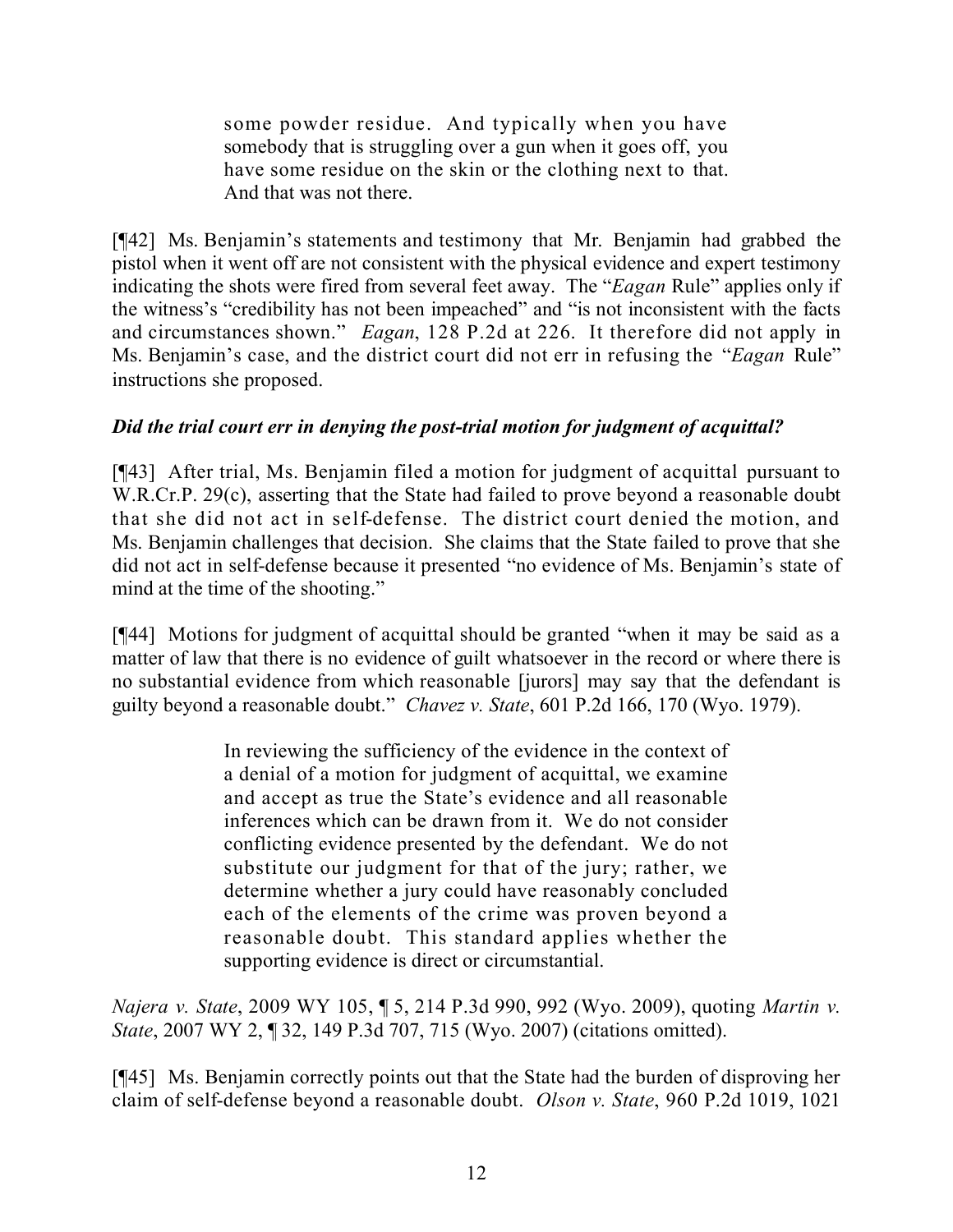(Wyo. 1998). Consistent with this precedent, the district court properly instructed the jury that "Before [Ms. Benjamin] may be convicted of any crime, the State must prove beyond a reasonable doubt that [Ms. Benjamin] did not act in self-defense." The jury was also instructed:

> If [Ms. Benjamin] believed that she was in imminent danger of death or serious bodily harm, and that deadly force was necessary to repel such danger, and if a reasonable person in a similar situation seeing and knowing the same facts would be justified in believing that she was in similar danger, [then Ms. Benjamin] would be justified in using deadly force in self-defense.

[¶46] Our review of the record confirms Ms. Benjamin's claim that the State presented no *direct* evidence of her state of mind at the time of the shooting. The only direct evidence of that was her own testimony that she feared Mr. Benjamin was going to hurt her, and that she acted to prevent that. We have previously observed, however, that "in all cases, civil or criminal, turning upon the state of an individual's mind, direct evidence may be rare; usually the trier of facts is required to draw inferences of the state of mind at issue from surrounding acts, utterances, writings, or other indicia." *MacGuire v. Harriscope Broadcasting Co.*, 612 P.2d 830, 843 (Wyo. 1980) (emphasis omitted), quoting *Widener v. Pacific Gas & Electric Co.*, 75 Cal. App. 3d 415, 435, 142 Cal. Rptr. 304, 314 (1977), *overruled on other grounds by McCoy v. Hearst Corp.*, 42 Cal. 3d 835, 846 n.9, 231 Cal. Rptr. 518, 525 n.9, 727 P.2d 711, 719 n.9 (1986). The State claims that there was sufficient evidence of the surrounding facts and circumstances to allow a reasonable jury to draw the inference that Ms. Benjamin did not act in self-defense. We keep in mind, as we evaluate this claim, that we "accept as true the State's evidence and all reasonable inferences which can be drawn from it. We do not consider conflicting evidence presented by the defendant." *Najera*, ¶ 5, 214 P.3d at 992.

[¶47] The evidence viewed in this way was sufficient to disprove that Ms. Benjamin acted in self-defense. The prosecution presented evidence that Ms. Benjamin had been extremely angry and upset about the pending divorce from Mr. Benjamin and about his relationship with another woman. It presented evidence suggesting that Ms. Benjamin pressured Mr. Benjamin – "lured" him, as the State put it – to come to her home to pick up their daughter, even though Ms. Benjamin knew that the daughter was not there. A little more than an hour after Mr. Benjamin arrived, Ms. Benjamin shot him three times. Some of her testimony about the incident was inconsistent with the physical evidence.

[¶48] In particular, as discussed above, she testified that she shot Mr. Benjamin when he grabbed the gun and tried to turn it on her. However, there was no gunpowder residue on Mr. Benjamin or his clothing, indicating that he had been shot from a distance of at least several feet. There was evidence that Ms. Benjamin had been the aggressor in past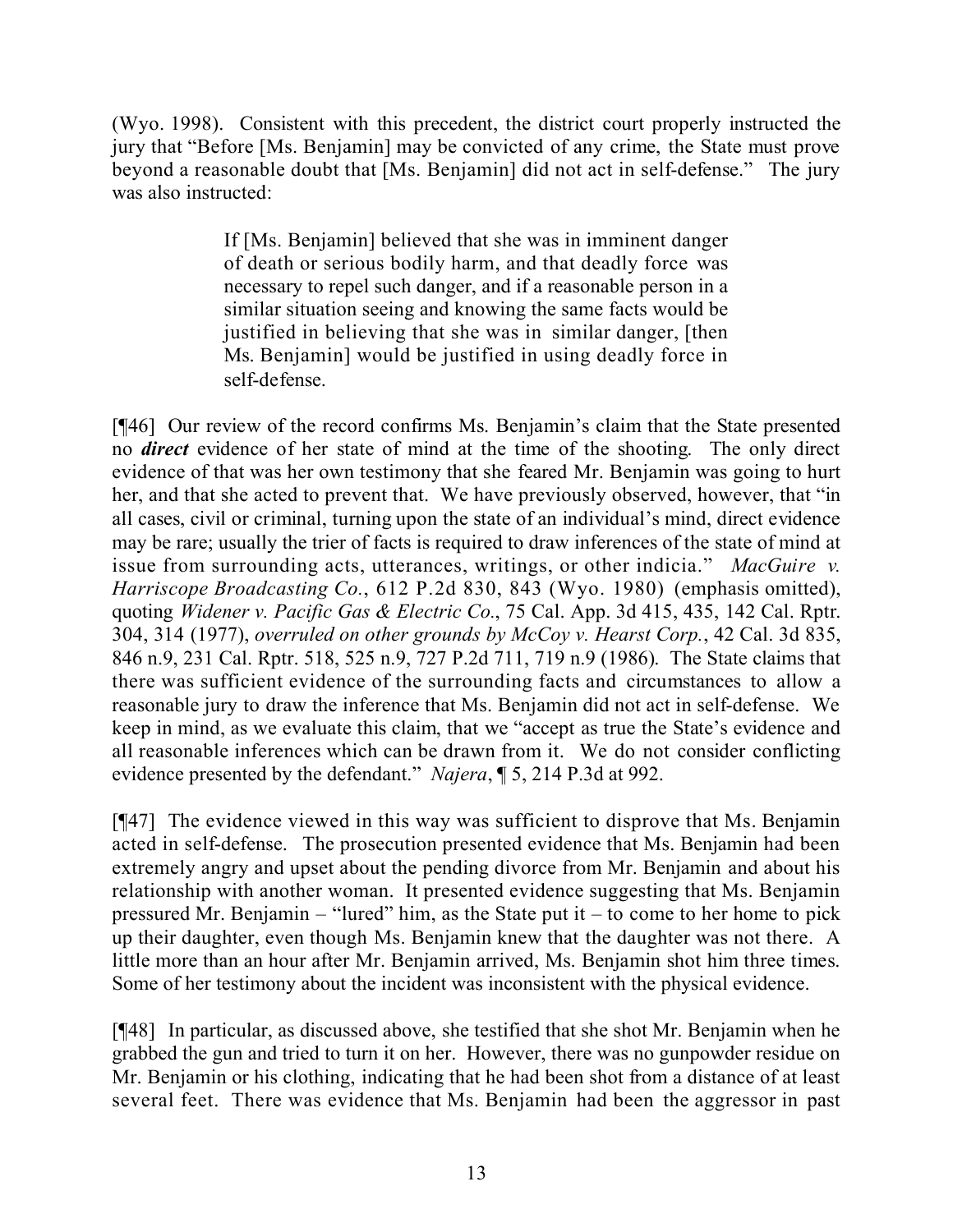confrontations with Mr. Benjamin, and testimony that she was not afraid of him. Finally, we note that Ms. Benjamin delayed reporting the shooting for approximately sixteen hours.

[¶49] This provided sufficient evidence for a jury to make reasonable inferences about Ms. Benjamin's state of mind. It provided an adequate basis for the jury to reject Ms. Benjamin's testimony that she believed she was in imminent danger of death or serious bodily harm at the time of the shooting. The district court did not err in denying Ms. Benjamin's motion for a judgment of acquittal.

## *Did reversible prosecutorial misconduct occur?*

[¶50] In her fourth issue, Ms. Benjamin complains of several instances of alleged misconduct on the part of the prosecution at trial. "Allegations of prosecutorial misconduct are settled by reference to the entire record and 'hinge on whether a defendant's case has been so prejudiced as to constitute denial of a fair trial.'" *Schreibvogel v. State*, 2010 WY 45, ¶ 39, 228 P.3d 874, 887 (Wyo. 2010), quoting *Mazurek v. State*, 10 P.3d 531, 542 (Wyo. 2000). Two of the asserted instances of prosecutorial misconduct were objected to at trial, and we will review them by applying a harmless error standard. *Harris v. State*, 2008 WY 23, ¶ 12, 177 P.3d 1166, 1170 (Wyo. 2008). The instances not objected to will be reviewed for plain error. *Schreibvogel*, ¶ 39, 228 P.3d at 887.

[¶51] The first instance of asserted misconduct occurred during voir dire. Ms. Benjamin contends that the prosecutor made improper comments about the personal background of the assistant prosecutor. The prosecutor called his co-counsel "a carpet bagger from Chicago," said that he was a graduate of the University of Wyoming and had spent four years as a prosecutor in Rock Springs. Defense counsel objected to these comments. The district court sustained the objection, reminding the prosecutor that it was not appropriate "to pass out the resume."

[ $[$ 52] Ms. Benjamin points out that W.R.Cr.P. 24(c)(2) prohibits comment on the personal lives of the attorneys involved in a case. We have previously stated, however, that "[T]he limitations placed on voir dire by the Wyoming Rules of Criminal Procedure are flexible, and purposely so, so as to allow the trial court discretion in that important process." *Person v. State*, 2004 WY 149, ¶ 33, 100 P.3d 1270, 1286 (Wyo. 2004). Although the trial court sustained defense counsel's objection, the preference for flexibility in the voir dire process nonetheless guides our review on appeal. The prosecutor's comment that the assistant was a "carpet bagger" was plainly an attempt at humor rather than a reference to his personal life. In context, the comments were a preface to questions about whether anyone on the jury panel would hold against the State anything that the two prosecutors may have done in their various jobs. Considering this context, the information imparted by the prosecutor could be deemed useful in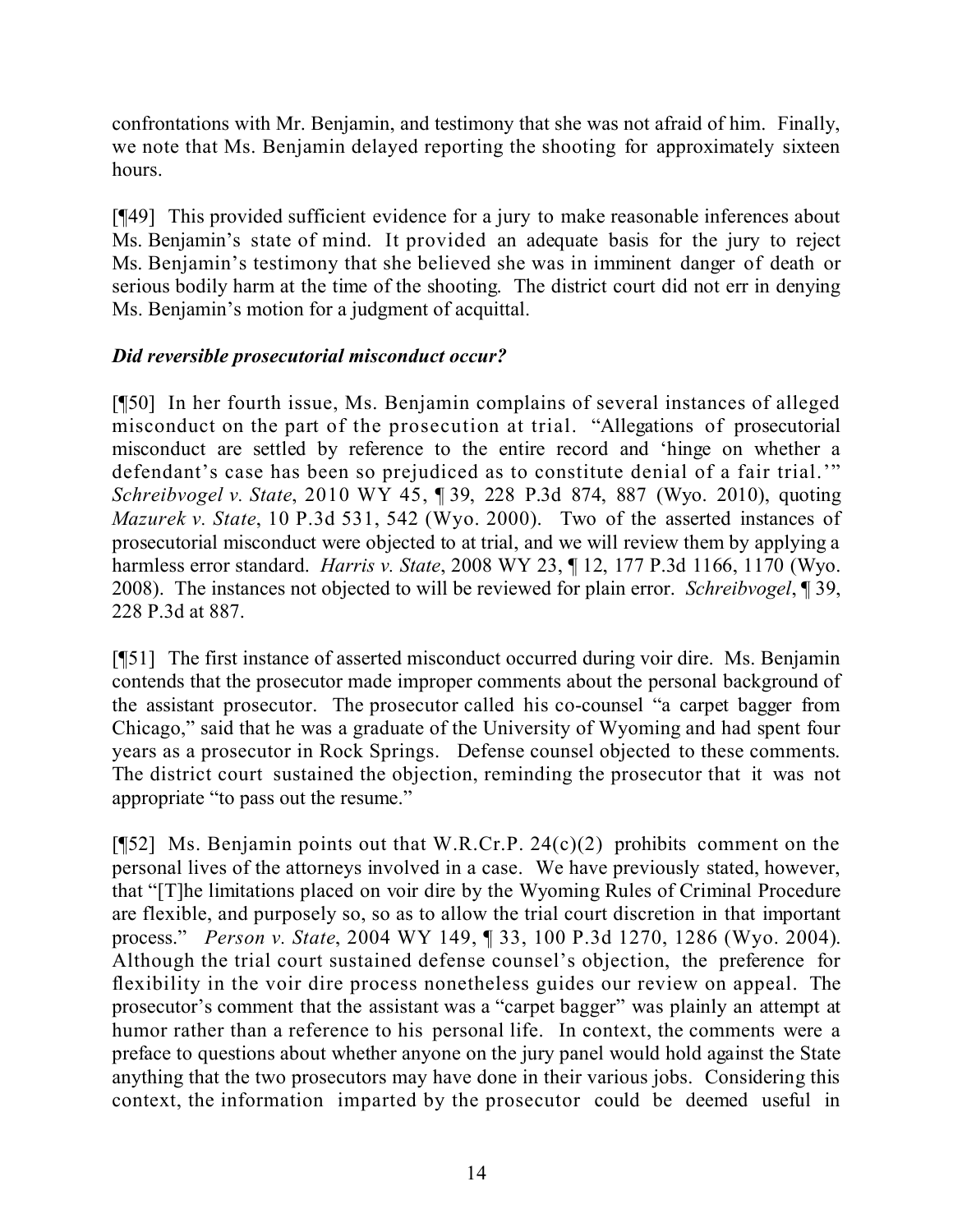discovering any bias that the jurors may have had. Accordingly, given that the trial court's discretion is justified with this objective in mind, we cannot say that the comments amounted to misconduct. Even if the comment could be considered improper, Ms. Benjamin has not articulated how it was harmful to her. Indeed, as the comment was meant to reflect negatively on the assistant prosecutor, we cannot perceive that it was prejudicial to Ms. Benjamin.

[¶53] The second instance also occurred during voir dire. Ms. Benjamin asserts that the prosecutor made an improper statement about her defense counsel:

> [Prosecutor]: Okay. Picking a jury is never easy. There is always somebody that you look out there and you say darn, I should know that person and there is a story behind it. You look familiar. Do I know you? And the lady answers, yes, I know you. I have known you since you were a young boy. And you say, well, what do you know of me? Well, I know you drink too much, you cheat on your wife, you are generally no good, and I would not believe anything you said. Dang, I shouldn't have asked that question. Well, do you know the defense attorney? Yes, I have known him since he was a young boy. What do you think of him? Well, he cheated his way through school, he drinks too much, he has a gambling problem, and I would not believe a word he has to say.

> [Defense Counsel]: Your Honor, these kind of jokes have no purpose in voir dire at all and they are improper.

THE COURT: Sustained. Please proceed.

[¶54] Ms. Benjamin cites authority from several other jurisdictions that disparaging remarks directed toward defense counsel have no place in a courtroom, and clearly constitute misconduct. We may be willing to apply this rule in Wyoming as well, but contrary to Ms. Benjamin's claim, these comments cannot reasonably be interpreted as an insult to defense counsel. Even in his objection, defense counsel referred to the comments as "jokes." The prosecutor did not seriously contend that defense counsel had cheated in school or drank too much, any more than he meant to indicate that he himself had cheated on his wife or lacked credibility. Read in context, the comments appear to be part of an effort to put prospective jurors at ease about revealing information they might know about the parties, the witnesses, or the attorneys. Such jokes may or may not be an effective voir dire technique, but we cannot say that they constituted prosecutorial misconduct.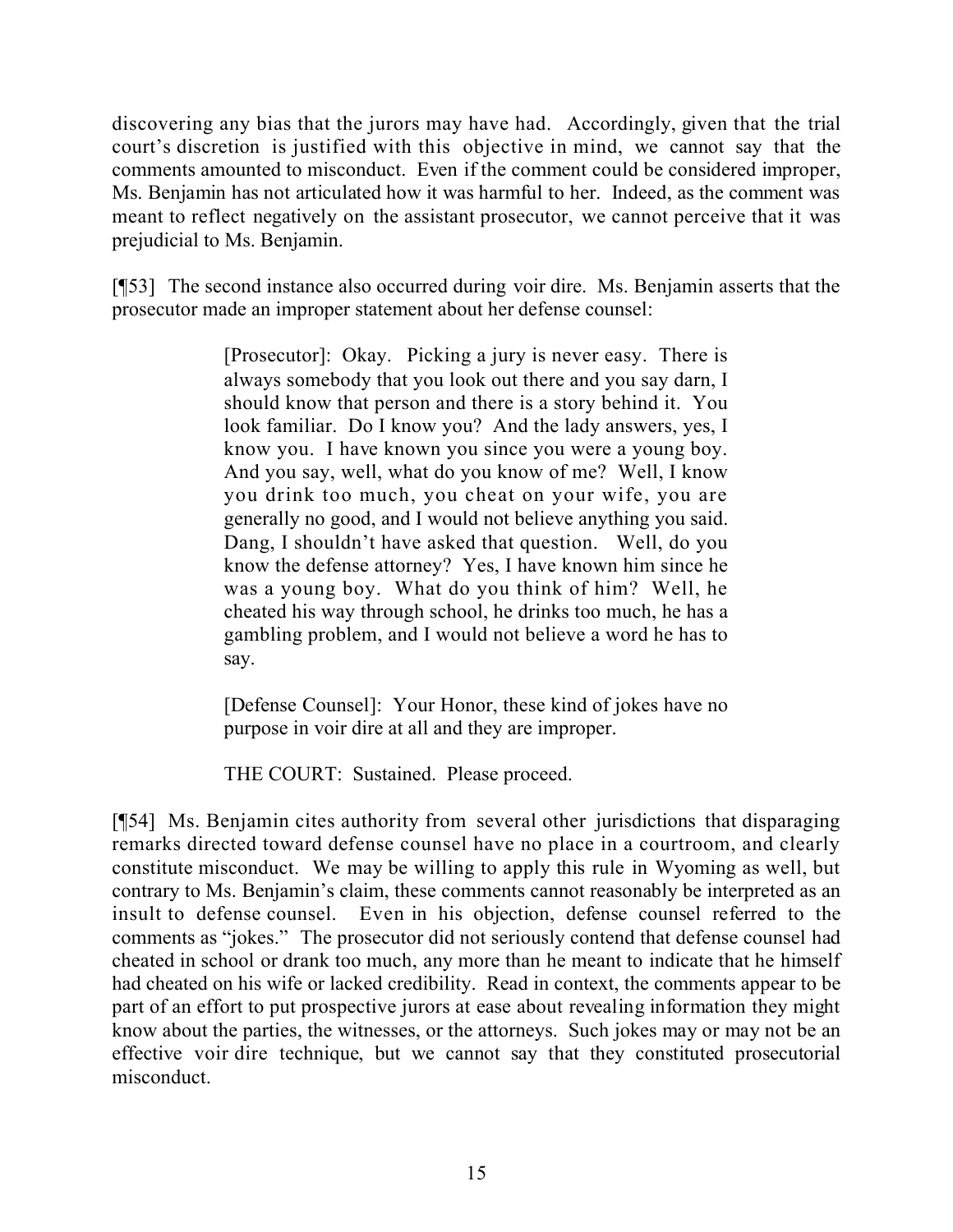[¶55] Third, Ms. Benjamin objects to remarks made during the prosecutor's opening statement. After telling the jury it would hear evidence that Mr. Benjamin was "mean" and a "drunkard," the prosecutor continued, "You will also hear that he was somebody's son, somebody's brother, four kids' father, a good worker, a good friend. Somebody that would help people." Ms. Benjamin did not object below, but now contends that these comments were improper references to victim impact. Reviewing for plain error, we note that the record is clear as to what the prosecutor said. We turn then to the second and third prongs of the analysis, determining whether a clear rule of law was violated and whether a substantial right has been denied causing material prejudice to the defendant. We note that the defendant bears the burden of proving prejudice. *Teniente v. State*, 2007 WY 165, ¶ 10, 169 P.3d 512, 520 (Wyo. 2007).

[¶56] The prosecutor stated that Mr. Benjamin was a son, brother, and father. These were facts supported by the evidence and, moreover, did not indicate anything about the impact of Mr. Benjamin's death on his relatives. The prosecutor also asserted that Mr. Benjamin was a good worker and good friend. This similarly indicated nothing about the impact of his death on his co-workers or friends. Ms. Benjamin does not cite to any authority supporting her conclusion that the statements amounted to "victim impact testimony." In consideration of Ms. Benjamin's failure to provide any authority by which we can compare the prosecutor's statements to victim impact testimony, we turn to our general definition of victim impact evidence: "Broadly speaking, victim impact evidence is that evidence relating to the victim's personal characteristics and to the physical, emotional, or social impact of a crime on its victim and the victim's family." *Sweet v. State*, 2010 WY 87, ¶ 41, 234 P.3d 1193, 1207 (Wyo. 2010). The statements made by the prosecutor simply did not address the "physical, emotional, or social impact" of the crime, and the statements did not create any inferences that could not otherwise have been drawn from the mere fact of the victim's death. Further, because there was no suggestion of victim impact in these statements, we do not perceive how they could have prejudiced Ms. Benjamin. Indeed, Ms. Benjamin concedes that "Standing alone, these comments might be held to be harmless," but she states that when these comments are added to statements made during closing arguments, she was denied her right to a fair trial.<sup>4</sup> In recognition of the rule that allegations of prosecutorial misconduct are examined with "reference to the entire record," *Mazurek*, 10 P.3d at 542, we acknowledge that our review should encompass the cumulative effect of the alleged instances of misconduct. But our review of the total effect of such instances does not warrant acceptance of conclusory allegations regarding individual incidents where there has been no attempt to demonstrate prejudice. We conclude that the comments did not amount to prosecutorial misconduct, and that Ms. Benjamin has not met her burden of

<sup>&</sup>lt;sup>4</sup> Ms. Benjamin also challenges similar statements made by the prosecutor during his closing argument. For the reasons just discussed, we also conclude that this argument was not improper.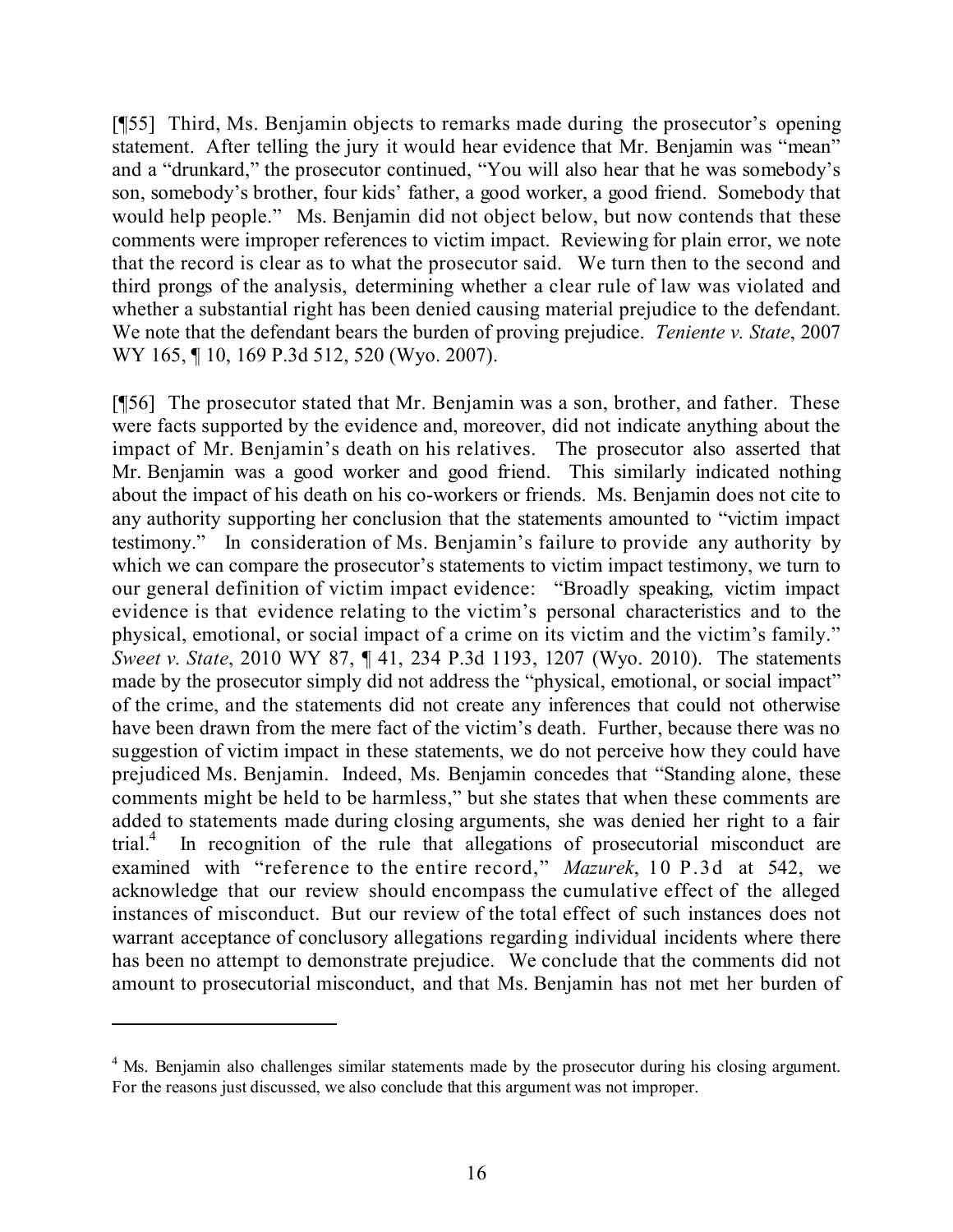proving that prejudice resulted from the statements. We find no reversible error in the prosecutor's opening statement.

[¶57] Fourth, Ms. Benjamin cites several instances in the prosecutor's closing argument in which he reminded the jury that it would never hear Mr. Benjamin's side of the story. Again, in the absence of an objection below, we review for plain error. To support her claim that such remarks were improper, Ms. Benjamin cites a Pennsylvania case, *Commonwealth v. Beavers*, 424 A.2d 1313, 1315 (Pa. 1981). This case indicates that a prosecutor may not tell the jury what he believes a victim would have testified if he were still alive. However, the prosecutor here told the jury only that Mr. Benjamin was not there to testify. He did not suggest how Mr. Benjamin might have testified if he were still alive. Once again, Ms. Benjamin provides no authority, and presents no clear and unequivocal rule of law, to support an assertion that it is improper to tell the jury that it will not hear the victim's side of the story. Additionally, Ms. Benjamin does not argue that she was prejudiced by this statement, other than to assert that the prosecutor improperly interjected "this issue" into the minds and deliberations of the jury. We fail to see how raising the fact of the victim's death resulted in undue prejudice to Ms. Benjamin, and, as a result, do not find plain error.

[¶58] Fifth, Ms. Benjamin complains that the prosecutor "speculated and created scenarios" that were "unsupported by any evidence." In particular, she complains that the prosecutor presented a version of the shooting in which "Mr. Benjamin, not Ms. Benjamin, had gone back to use the bathroom, and Ms. Benjamin followed him and got the gun, and Mr. Benjamin turned around and she was there with the gun." She also objects to the prosecutor's argument that Ms. Benjamin removed her bloody clothes, then put them back on before turning herself in at the police station. In both instances, Ms. Benjamin asserts that these arguments lack any factual support. In both instances, no objection was made below, and we will review for plain error.

[¶59] We agree with Ms. Benjamin's contention that closing arguments must be based on the evidence admitted at trial. "Wide latitude is allowed in discussing inferences to be drawn from the evidence. However, prosecutors must limit their closing arguments to commenting on the evidence." *Condra v. State*, 2004 WY 131, ¶ 22, 100 P.3d 386, 392 (Wyo. 2004). "To the extent that [a prosecutor's] observation is not reflected by the evidence, it was an improper comment." *Seyle v. State*, 584 P.2d 1081, 1087 (Wyo. 1978). We disagree, however, with Ms. Benjamin that the prosecutor's arguments in this case lacked factual support.

[¶60] To analyze the prosecutor's remarks, we find it helpful to consider the full text of the argument rather than a characterization of it. During closing argument, the prosecutor stated as follows: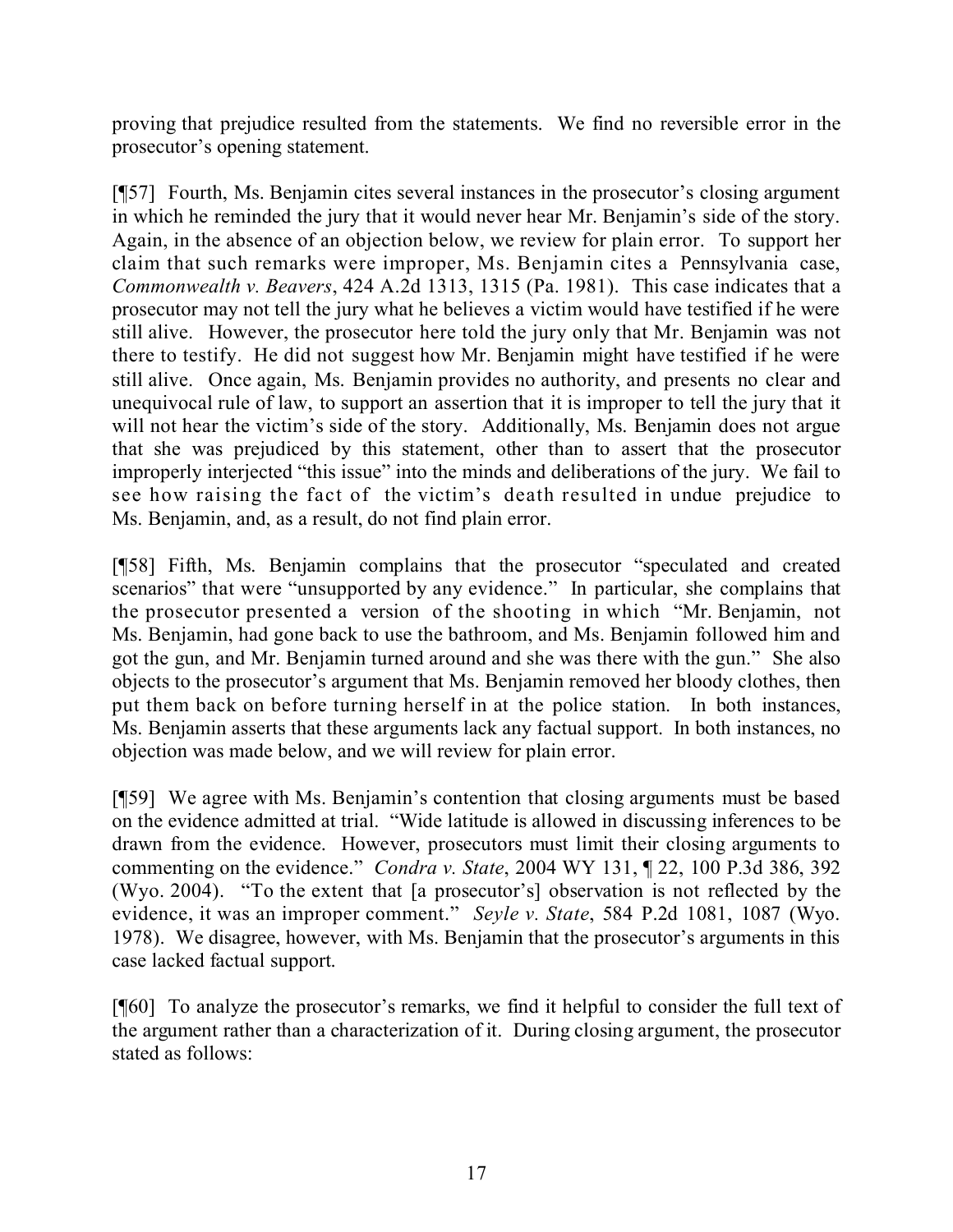[Ms. Benjamin] will also tell you that she left the argument and went back to the bathroom. Let[']s talk about that bathroom a little bit. Thirty inches between the shower door and the front of the stool. This door you have seen in the pictures. You will have the pictures.

Originally the thought was maybe they are both in there. How did—Where was [Ms. Benjamin] positioned and where was the victim's position? Because if [Ms. Benjamin] was in here, then the victim would have to crowd in here, maybe here, get his feet positioned and then push her into the shower door. Or if [she] is out here, then somehow she would have to get pushed, make several steps back into the shower door and bang into it but not so hard that she would be flying through or fall inside of the shower, but hard enough to break it and somehow injure her right arm in the process.

**Or, if [Mr. Benjamin] went back to that bathroom and was using the restroom and then turned around and [Ms. Benjamin] had a gun**, I submit to you that makes more sense. There is no way there is a pushing and shoving match in here and the shower door got broke, and [Ms. Benjamin] tells you that she pushed past, somehow, [Mr. Benjamin] and traveled over here, this twenty some feet, recovered a gun from under the bed there and came back, stood about here, that she had a conversation or exchanged words with the victim and then she shot him after he charged [her].

Ask yourself when you are judging the possibility of that story, why would the victim be standing in that bathroom[?] The only explanation [Ms. Benjamin] was able to give you was that he was looking at the glass, at the broken door, but if the door was not broken until he was shot, why is he standing around looking at it, maybe while she travels these forty feet round trip and shows up with a gun? And then if he is pushing her, how does she get out of there? If there is really a fight going on, or a push, she says, I am out of here, and he stands around in the bathroom and waits and she gets the gun and comes back and says, get out of here. The physical evidence at the scene does not support the testimony of [Ms. Benjamin]. The prior story of [Ms. Benjamin] doesn't support the physical evidence.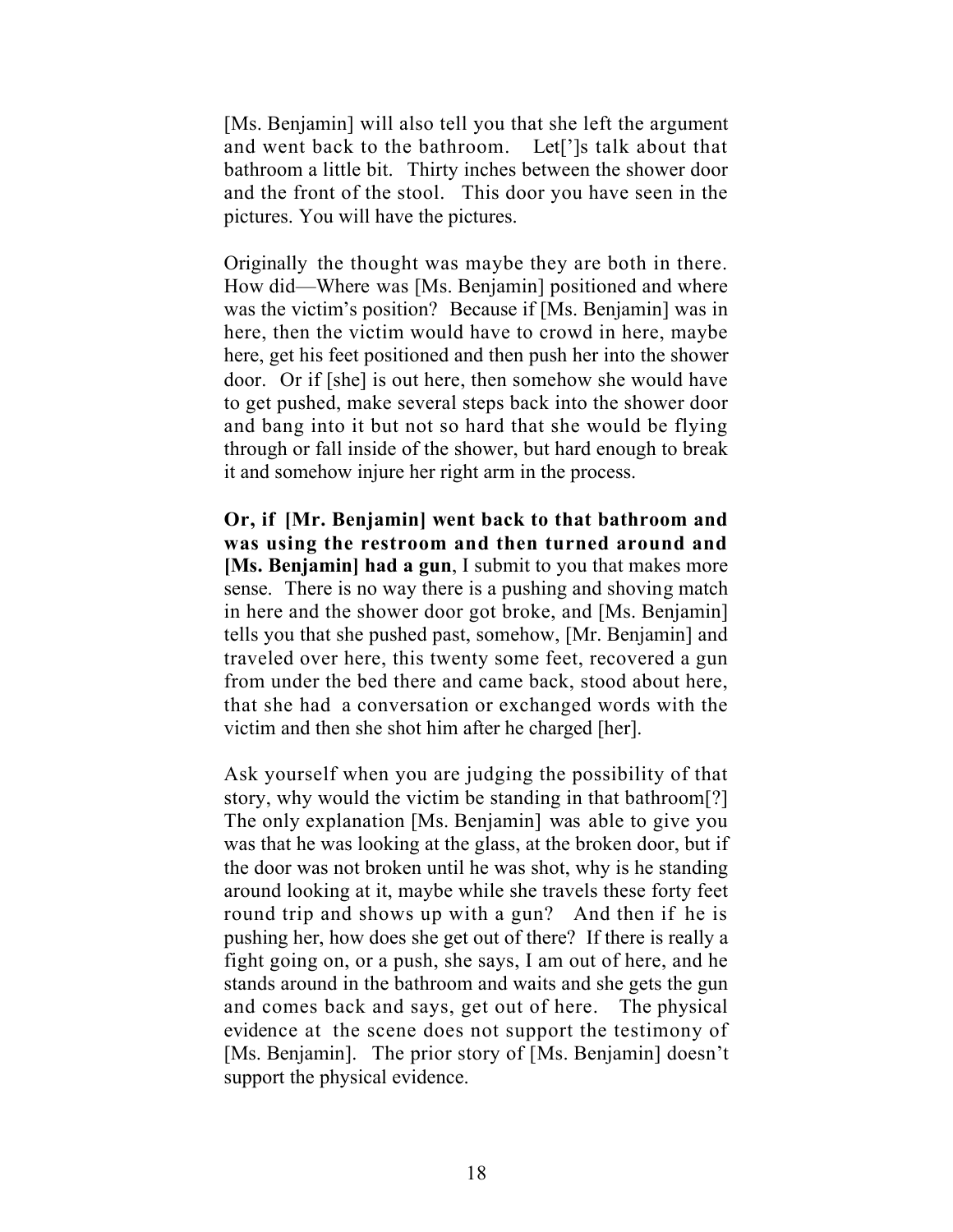Sometime during the next twenty-four hours, or the next fifteen hours, rather, [Ms. Benjamin] leaves the scene at least once to go to the police station. We know that. She does not remember if she sent another – She sent a text saying I am in town, but she does not recall if she did that. She texts. She calls folks. She leaves this note, death leaves a heartache no one can heal text message. She does some tidying up around the scene, and never does she call the authorities until she goes in at 4:20 in the morning.

If she did leave the scene before that – I submit to you that you will see a photograph of her clothing setting on the vanity there in the bathroom. On top of that clothing is the cosmetic bag. Stuffed inside of the cosmetic bag is the note that is Exhibit 27 that is saying that I killed [Mr. Benjamin]. This was found crumpled up inside of the bag. **I submit to you that she put clothes on and left the scene and came to town. She decided she could not turn herself in, and we will never know that, and went back home, and before 4:30 a.m., replaced the bloody clothes on her person.**

Why would she say that she did not have blood on my underwear? Did you have blood on you? I don't know, all I had was the socks and underwear. Question, well, it soaked through, right? Answer, well, they did not take those. They did not take my socks. Then she also says to Officer Simeral, I have blood on my clothes. I did not even change or anything.

Look at that photograph. Think about the testimony. Draw the reasonable inferences that you can from the facts of the case. She was prepared with the note. She was prepared to provide her story. Remember when she told Officer Simeral – I asked, was that a response to a question, and he said, no, she just stated that. He shoved me into the shower. She had that statement prepared for him.

(Emphasis added.)

[¶61] As discussed earlier, Ms. Benjamin provided the only eye-witness testimony about the shooting incident. The prosecutor's argument did postulate a scenario somewhat different from Ms. Benjamin's testimony, but as also discussed earlier, Ms. Benjamin's testimony was not entirely consistent with some of the physical evidence. Of particular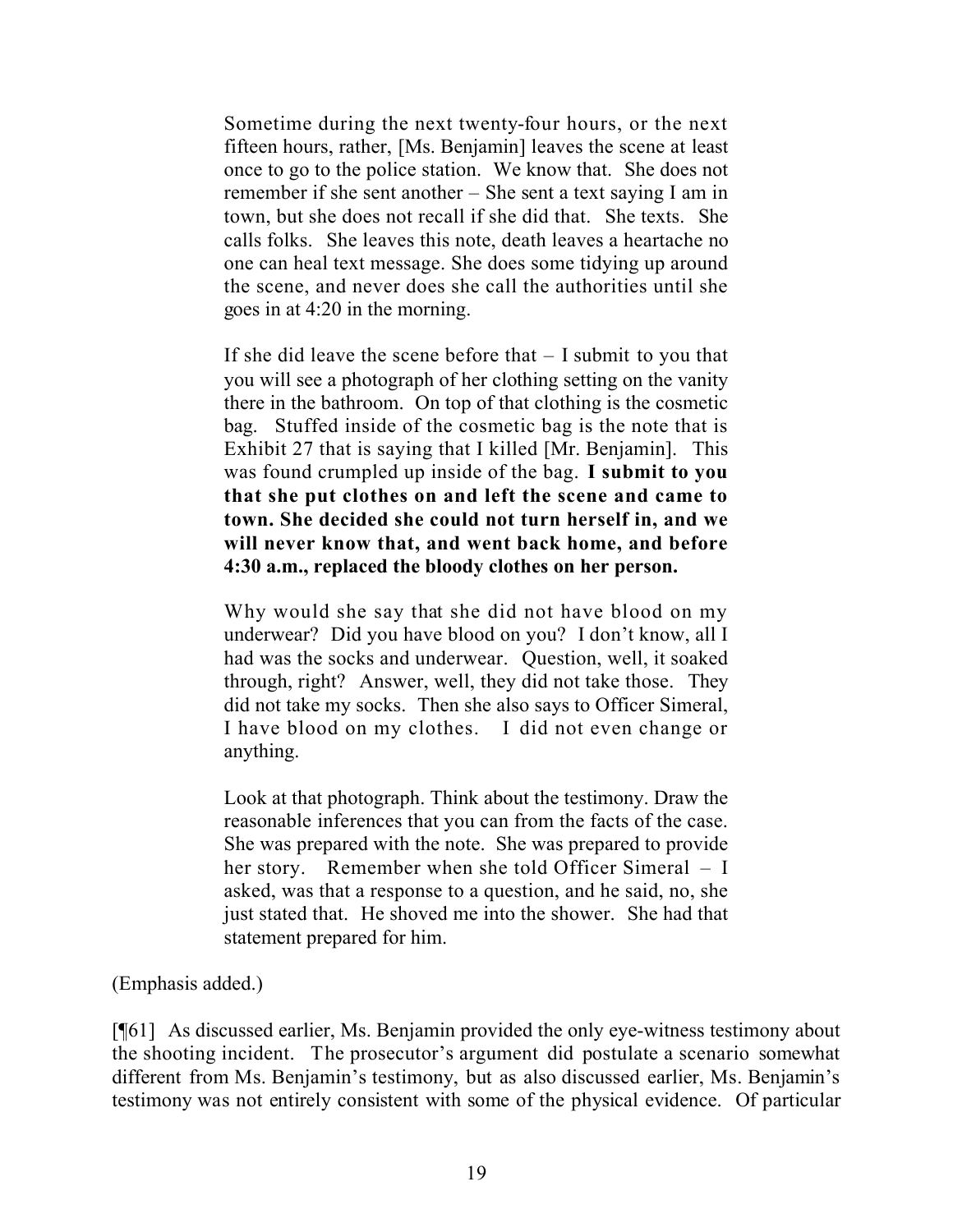significance here, she testified that the shower door broke when Mr. Benjamin pushed her into it, while forensic evidence indicated that the door was shattered by a bullet. This provided a factual basis for the prosecutor to question Ms. Benjamin's testimony that Mr. Benjamin was standing in the bathroom looking at the broken shower door before any shot was fired. This was a sufficient basis for the prosecutor to posit that Mr. Benjamin had been in the bathroom when Ms. Benjamin followed him with the pistol. Given that the physical evidence contradicted Ms. Benjamin's testimony on multiple points, and that a prosecutor is allowed "wide latitude" in discussing inferences drawn from the record, we conclude that the prosecutor's argument violated no clear and unequivocal rule of law.

[¶62] With regard to the bloody clothing, when Ms. Benjamin turned herself in at the police station, there was a significant amount of blood on Ms. Benjamin's clothing, but none on her underwear. This provided a factual basis from which the prosecutor could properly draw an inference that Ms. Benjamin had removed her bloody clothing, including the underwear, then put the clothing back on over clean underwear. The prosecutor's argument was sufficiently based on the trial evidence, and did not constitute plain error.

[¶63] Finally, Ms. Benjamin objects to the prosecutor's characterization of Battered Woman's Syndrome:

> I think that folks have a general common sense idea of what a domestic violence cycle or domestic violence pattern relationship is. The idea is that the abuser is in constant control of the victim of that violence. The abuser lives with them, of course. Sometimes imprisons them and does not let them out of the house. The abuser controls their every movement. . . .

> The abuser may control and beat them and then reconcile. You heard that testimony from the expert, there is reconciliation and the honeymoon to draw the victim back in there, and then the abuse begins anew and it is worse than before. The victim of that kind of abuse has this learned helplessness. You heard about that. They are so downtrodden and beat down and broke that they cannot help themselves, that they cower in the face of these situations and cannot do anything.

The prosecutor further asserted that Ms. Benjamin was not under Mr. Benjamin's control, as they had separated and were living apart. He asserted that she was not downtrodden and broken, but to the contrary, she was often the aggressor in confrontations with